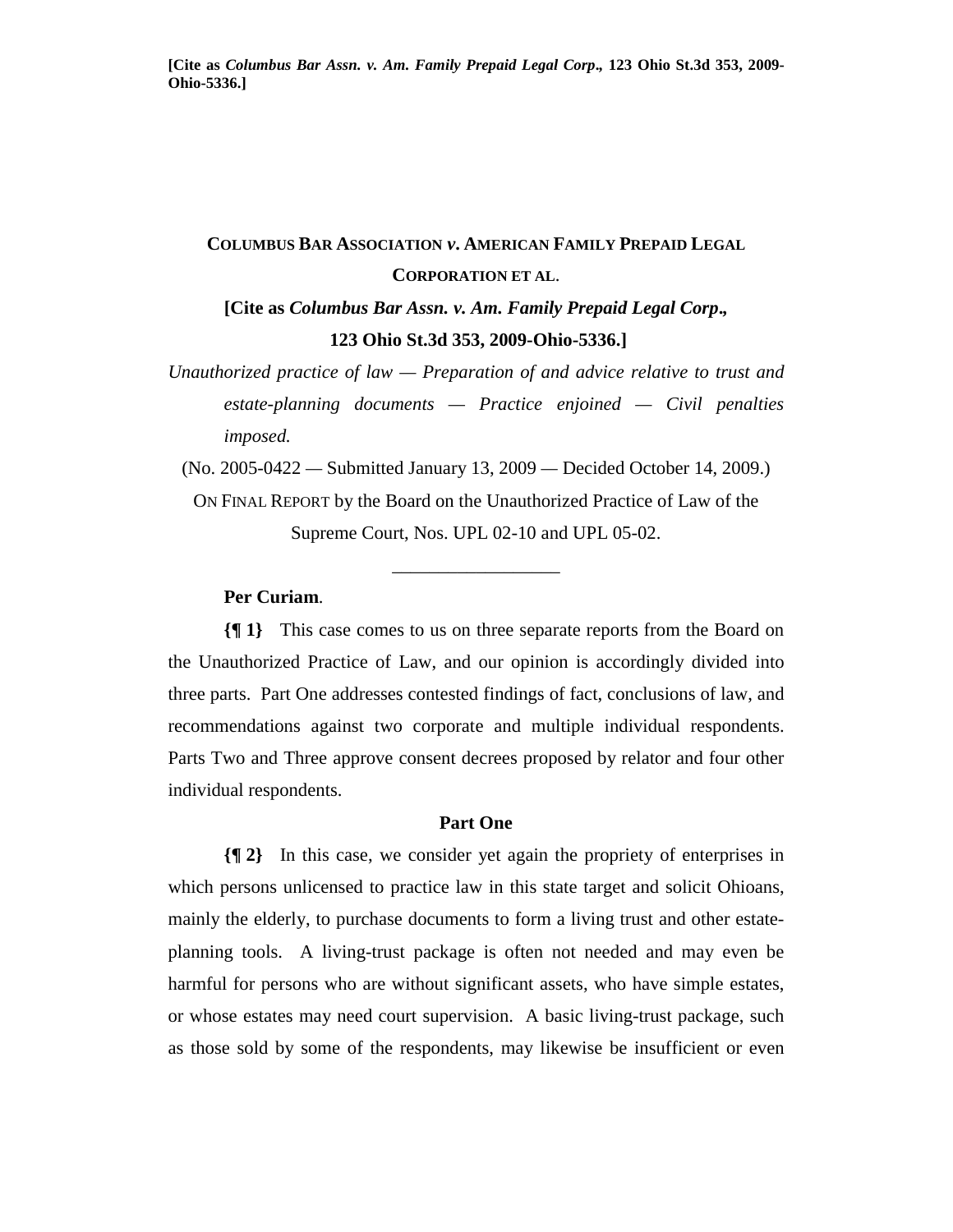completely inappropriate for those having more substantial assets and who may need specific legal advice or even tax advice to meet their needs.

**{¶ 3}** For this reason, we have repeatedly held that these enterprises, in which the laypersons associate with licensed practitioners in various minimally distinguishable ways as a means to superficially legitimize sales of living-trust packages, are engaged in the unauthorized practice of law. We have also repeatedly held that by facilitating such sales, licensed lawyers violate professional standards of competence and ethics, including the prohibition against aiding others in the unauthorized practice of law. Today, we reaffirm these holdings and admonish those tempted to profit by such schemes that these enterprises are unacceptable in any configuration.

**{¶ 4}** In 2002, relator, Columbus Bar Association ("CBA"), charged that respondents, American Family Prepaid Legal Corporation ("American Family"), Heritage Marketing and Insurance Services, Inc. ("Heritage"), and their coowners, managers, and named agents, had violated Ohio licensure requirements by promoting and selling instruments through which legal rights are established and memorialized, including living trusts. In March 2003, the parties entered into a consent agreement in which all respondents agreed to refrain from specified acts that they agreed were the unauthorized practice of law. Respondents also agreed to the CBA's enforcement of the consent agreement through proceedings before the Board on the Unauthorized Practice of Law and this court.

**{¶ 5}** After protracted proceedings, the board now recommends that we find respondents in breach of the consent agreement for continuing to engage in the practices constituting the unauthorized practice of law. The board also recommends that we grant an injunction prohibiting respondents' unlawful activity and assess \$700,000 in civil penalties against American Family, Heritage, and their co-owner principals. Finally, the board recommends that we assess a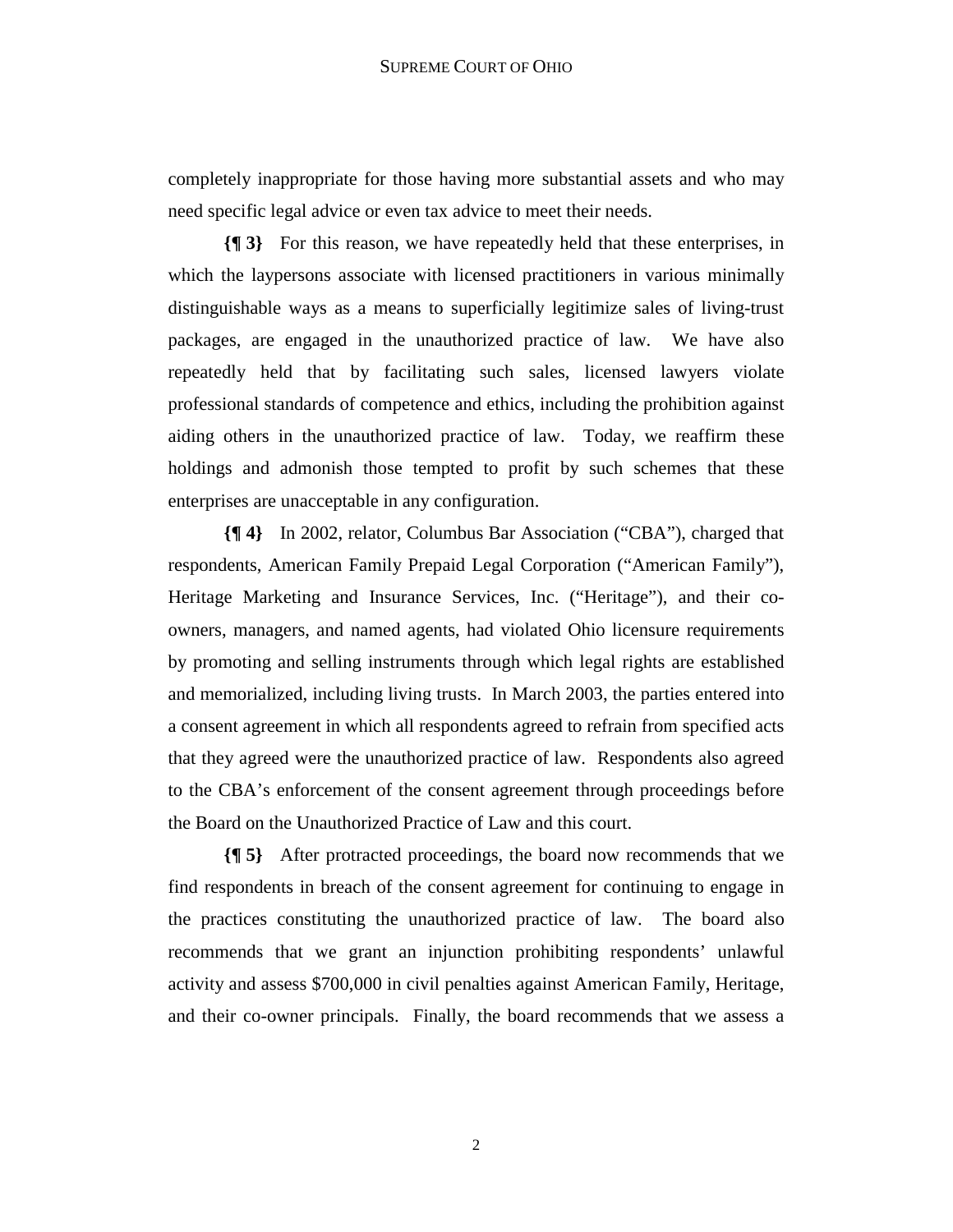\$10,000 civil penalty against American Family's state marketing director and a \$7,500 civil penalty against American Family's office manager.

**{¶ 6}** Over objections by some respondents to the board's findings of fact and conclusions of law, we confirm the determinations as to the illegal acts of these respondents. We further sustain the CBA's objections to the board's recommended sanction by (1) fortifying the terms of the injunction, (2) assessing a \$6,387,990 civil penalty, jointly and severally, against American Family, Heritage, and Jeffrey Norman and Stanley Norman, their co-owner principals, (3) assessing a \$10,000 civil penalty against Paul Chiles, American Family's state marketing director, (4) assessing a \$7,500 civil penalty against Harold Miller, American Family's office manager, and (5) assessing a \$2,500 civil penalty against various American Family and Heritage agents who continued to engage in the unauthorized practice of law after signing the consent agreement.

#### **I. The Parties and Case Background**

## *A. The Parties*

**{¶ 7}** At all times relevant to these proceedings, American Family was a California-based corporation with offices in Ohio. During some of the period at issue, American Family was registered with this court under former DR 2-  $103(D)(4)(g)$  (now Gov.Bar R. XVI(5)) as a "bona fide organization that recommends, furnishes, or pays for legal services to its members or beneficiaries," a requirement that extended to "qualified legal assistance organizations providing prepaid legal services." See former EC 2-32.<sup>1</sup> Heritage, another California-based corporation, sold annuities and other insurance products to customers of American Family.

**{¶ 8}** Respondent Jeffrey Norman, then American Family's chief executive officer and Heritage's president, and respondent Stanley Norman, then

<sup>1.</sup> American Family is no longer registered with the court as a provider of prepaid legal-services plans.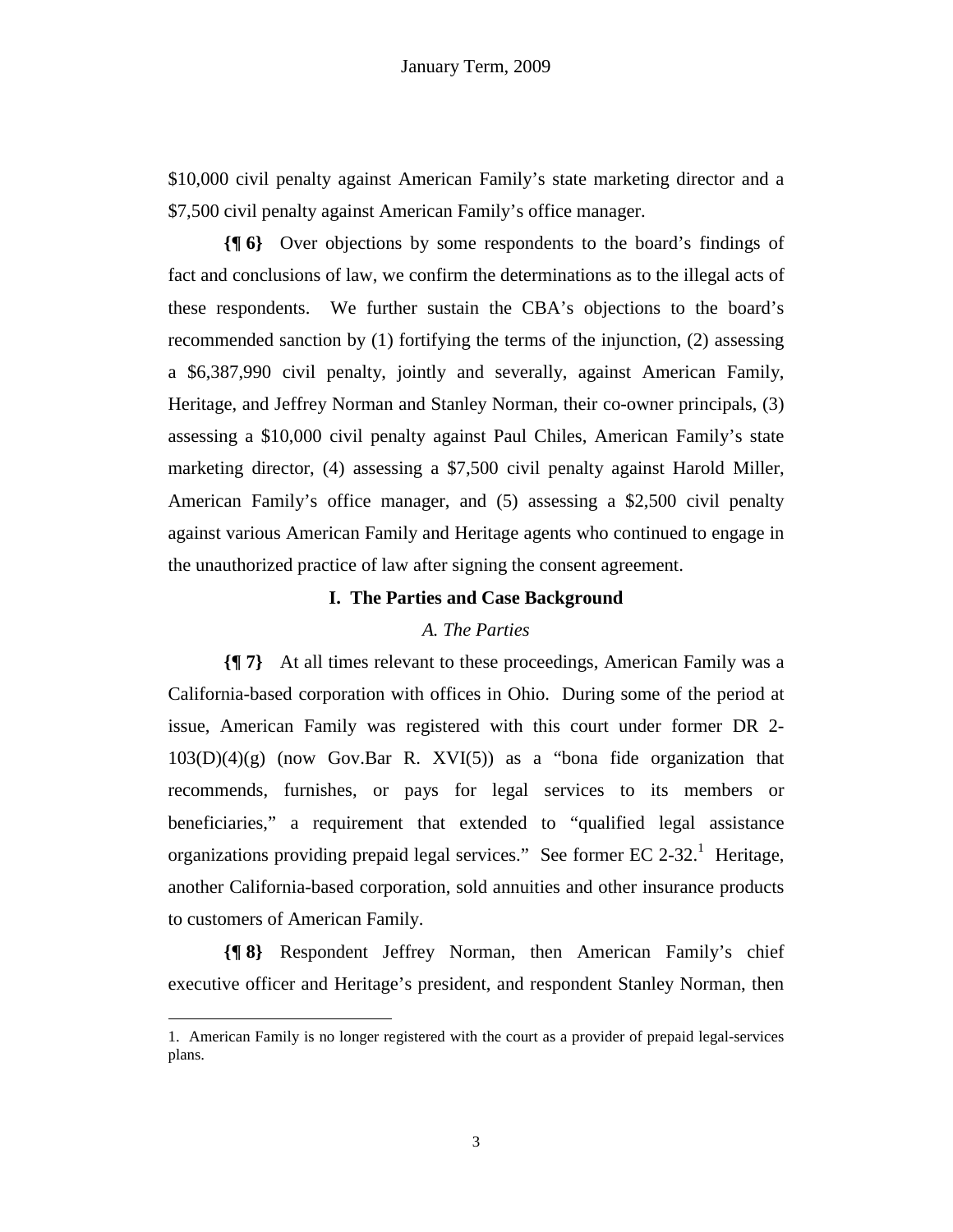American Family's president and Heritage's chief executive officer, each owned a 50 percent share in both American Family and Heritage, and both worked out of the same office space. At all relevant times, respondent Harold Miller served as American Family's office manager, and respondent Paul Chiles served as American Family's state marketing director, overseeing both American Family and Heritage agents.

**{¶ 9}** American Family, Heritage, the Normans, Miller, and Chiles were not authorized to practice law in Ohio before or after the March 2003 consent agreement. American Family, Heritage, and Jeffrey Norman have jointly objected to the board's report.

**{¶ 10}** Of the remaining respondents, Tim Clouse, Eric Peterson, Luther Mack Gordon, Chris Miller, Patty Soos, Anthony Sullivan, Jeff Alten, William Downs, Steve Grote, Jack Riblett, Ken Royer, Dennis Quilan, Alexander Scholp, Jerrold Smith, and Joseph Ehlinger conducted business during the relevant period as agents of American Family. Joseph W. Hamel, Tim Holmes, Paul Morrison, David Helbert, Richard Rompala, and Adam Hyers conducted business as Heritage agents.<sup>2</sup> These respondents were, likewise, not authorized to practice law in Ohio before or after the March 2003 consent agreement. We distinguish these respondents from respondents Samuel Jackson and Vern Schmid, as we have been unable to find evidence establishing that they participated during the relevant time period in the unauthorized practice of law in violation of the consent agreement. Jackson and Schmid are accordingly dismissed as parties to this proceeding. Respondents Peterson, Downs, Grote, and Scholp have filed objections to the board's report.

## *B. Case Background*

<sup>2.</sup> The board treated the allegations against respondents Clouse, Hamel, Holmes, and Hyers separately upon the filing pursuant to Gov.Bar R. VII(5b) of proposed consent decrees. We address these matters in Parts Two and Three.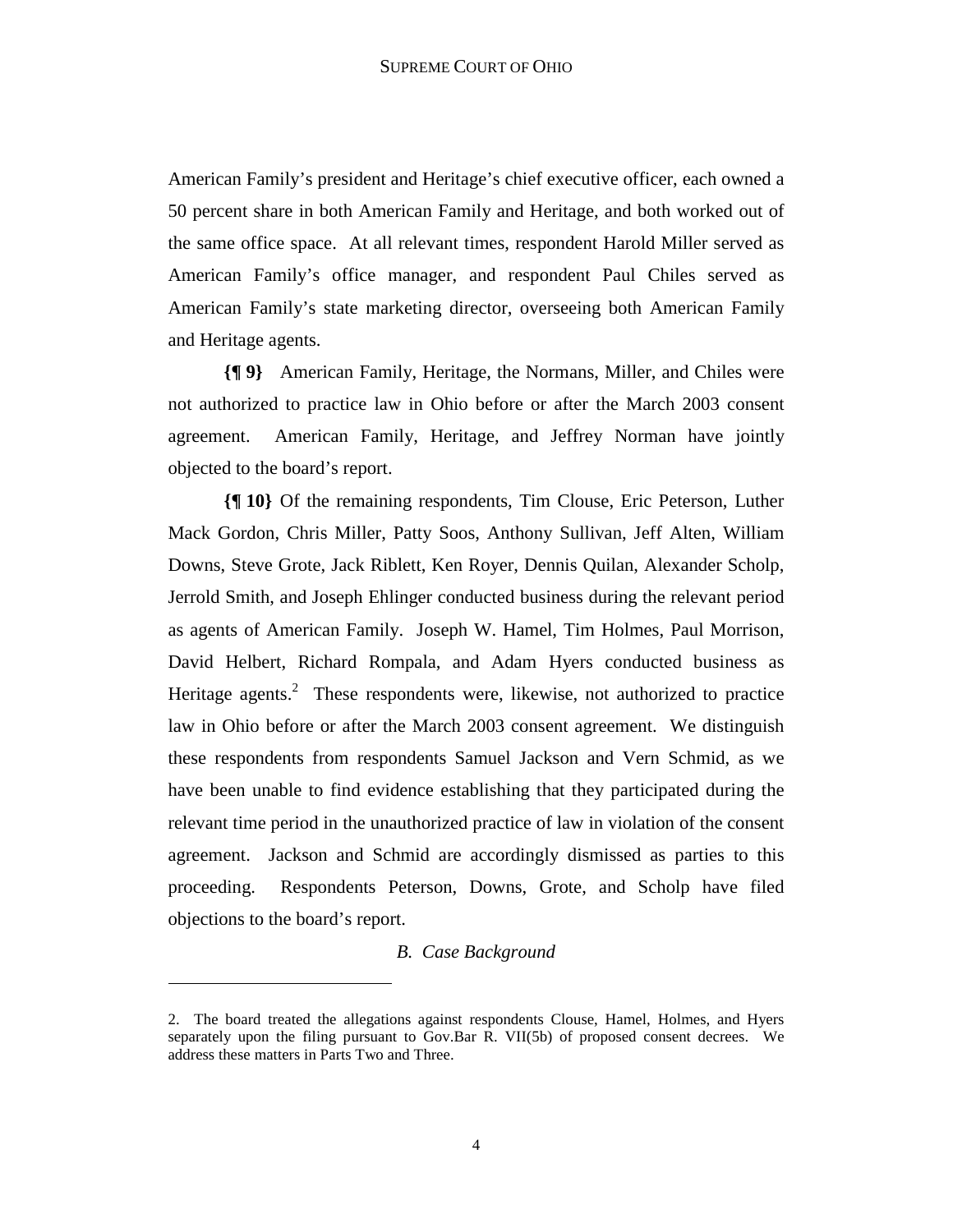**{¶ 11}** On March 3, 2005, CBA sought an order from this court enforcing the parties' consent agreement, claiming that respondents had continued to engage in the unauthorized practice of law in violation of that agreement. The consent agreement, executed by all respondents, listed the following prohibited acts that the parties acknowledged would constitute the unauthorized practice of law if performed by respondents: "(1) selling, marketing, and/or preparing wills, living trusts, durable powers of attorney, deed transfers, and agreements for transfer or assignment of personal property (referred to collectively herein as 'legal products'); (2) training, monitoring and educating other sales representatives to sell, market or prepare said legal products; (3) giving legal advice relative to said legal products; (4) advising and counseling clients concerning the suitability of said legal products for a client's particular situation; (5) gathering client information for purposes of preparing or determining the suitability for the appropriate legal products for a client's particular situation without acting under the direct supervision and control of the client's attorney; (6) preparing said legal products for a client particular to the client's situation without acting under the express direction and control of the client's attorney; (7) offering legal advice to individuals concerning the execution of said legal products; and (8) engaging the services of an Ohio attorney to conduct only cursory reviews of said legal products with little or no contact with clients."

**{¶ 12}** CBA also moved this court for an interim cease-and-desist order pursuant to former Gov.Bar R. VII(5a)(A)(1), citing substantial, credible evidence that respondents had engaged in the unauthorized practice of law and posed a substantial threat of harm to the public. We granted the motion and, under former Gov.Bar R. VII(5a)(B),<sup>3</sup> ordered respondents to immediately cease and desist

<sup>3. {¶</sup> a} Former Gov.Bar R. VII(5a)(B) provided:

 <sup>{¶</sup> b} "Upon consideration of the motion and any memorandum opposing the motion the Supreme Court may enter an order that the respondent cease and desist engaging in the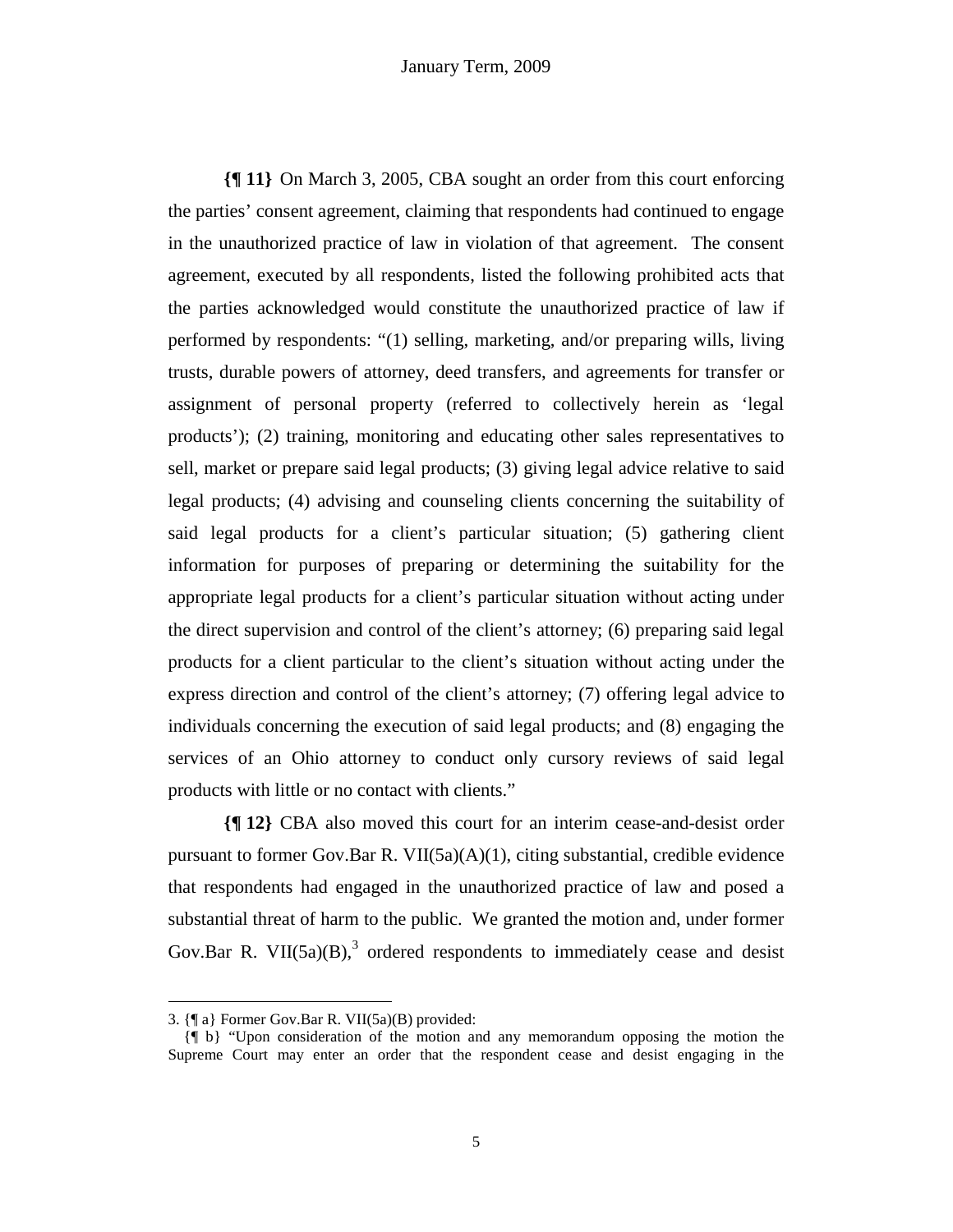from illegal practices. We also ordered the board to hold a hearing to determine "whether the March 2003 settlement agreement ha[d] been violated and to file a report with the Court." *Columbus Bar Assn. v. Am. Family Prepaid Legal Corp.*, 105 Ohio St.3d 1493, 2005-Ohio-1702, 825 N.E.2d 618.

**{¶ 13}** A panel of appointed board members considered the case on the parties' cross-motions for summary judgment. The panel recommended summary judgment in favor of one respondent agent, Daniel Roundtree, and in favor of the CBA on all other motions, concluding that all respondents other than Roundtree had violated the consent agreement as well as Ohio licensure requirements governing the practice of law. The panel recommended injunctive relief and the civil penalties in the amounts of \$700,000, \$10,000, and \$7,500. The board adopted the panel's findings and recommendation in full.<sup>4</sup>

## **II. Violations of the Consent Agreement**

**{¶ 14}** Summary judgment may be granted when properly submitted evidence, construed in favor of the nonmoving party, shows that the material facts in the case are not in dispute and that the moving party is entitled to judgment as a matter of law because reasonable minds can come to but one conclusion and that conclusion is adverse to the nonmoving party. *Todd Dev. Co., Inc. v. Morgan*,

unauthorized practice of law, pending final disposition of proceedings before the Board predicated on the conduct threatening the serious harm or may order other action as the Court considers appropriate. If requested by relator, the Supreme Court may enter an order that the respondent immediately cease and desist engaging in the unauthorized practice of law prior to receipt of a memorandum opposing the relator's motion, pursuant to Rule XIV of the Rules of Practice of the Supreme Court of Ohio." 103 Ohio St.3d CIII–CIV.

 <sup>{¶</sup> c} American Family challenged the provisions of Gov.Bar R. VII(5a) authorizing an interim cease-and-desist order in federal court, alleging that the rule on its face failed to provide a sufficient pre- or postdeprivation hearing to protect American's liberty and property interests and thereby violated the Due Process Clause of the United States Constitution. In *Am. Family Prepaid Legal Corp. v. Columbus Bar Assn.* (C.A.6, 2007), 498 F.3d. 328, the Court of Appeals for the Sixth Circuit affirmed the district court's decision to invoke the *Younger* abstention doctrine, see *Younger v. Harris* (1971), 401 U.S. 37, 91 S.Ct. 746, 27 L.Ed.2d 669, and to dismiss that action.

<sup>4.</sup> The board granted summary judgment in Roundtree's favor because he ended any association with American Family or Heritage within days after signing the consent agreement. Roundtree is accordingly dismissed as a party to this proceeding.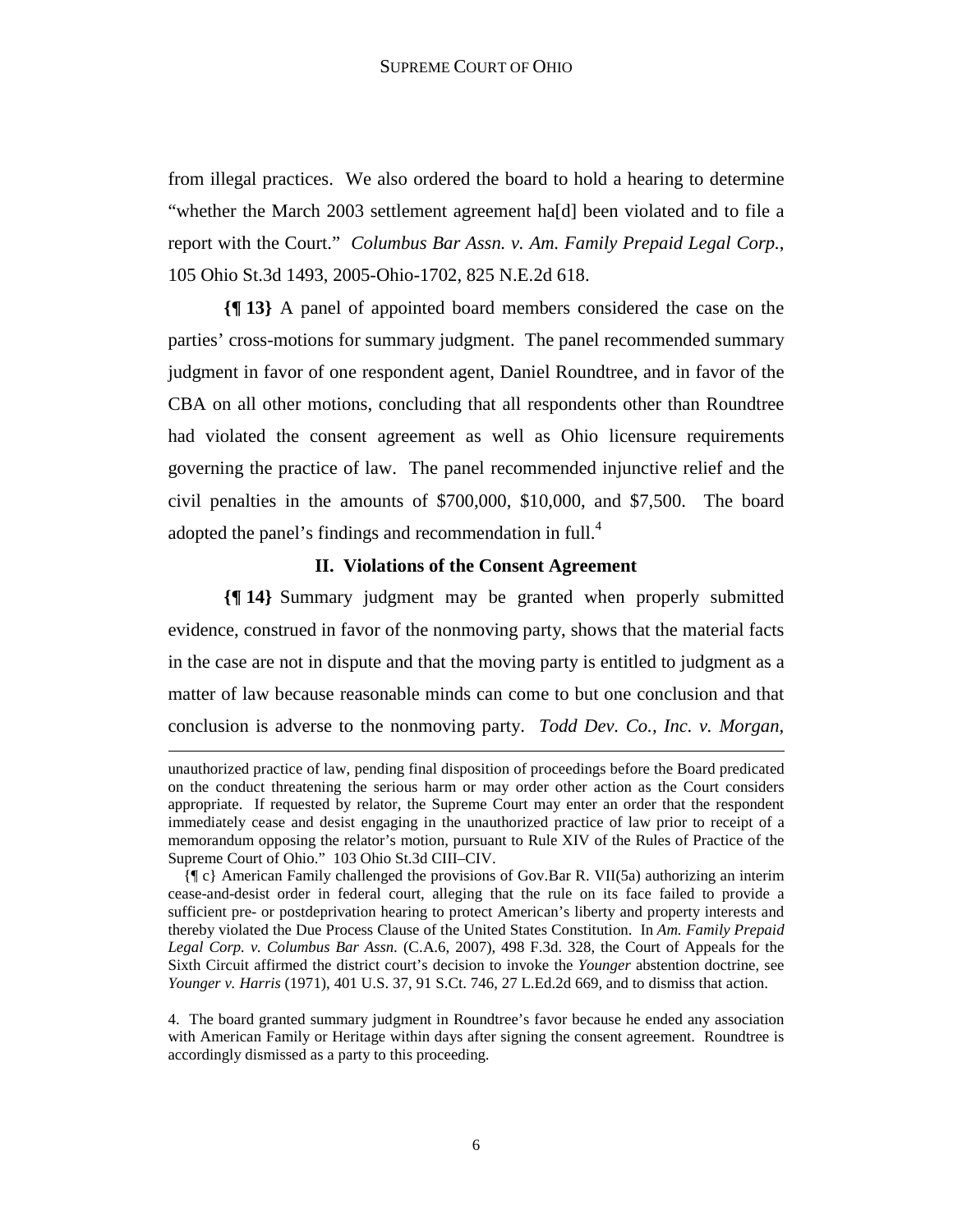116 Ohio St.3d 461, 2008-Ohio-87, 880 N.E.2d 88, ¶ 11. CBA has satisfied this standard.

## *A. American Family and Heritage Business Practices from March 2003 until March 2005*

**{¶ 15}** American Family, its owners, employees, and agents conducted business from March 2003 until March 2005 by selling memberships in what the corporate respondents argue was a prepaid legal-services plan, and for several of the years at issue, American Family was registered as such with this court. Nevertheless, American Family's purported mission — to provide a variety of legal assistance to members at a discounted price from an assortment of affiliated lawyers — was not as promised. Instead, the legal assistance that American Family provided for the cost of its plan nearly all related to one service avoiding estate probate costs through the creation of a living trust.

**{¶ 16}** American Family targeted older Ohioans by purchasing lead lists identifying customers over the age of 65. American Family then paid other marketing firms to send advertising mailers to thousands of these older Ohio residents and placed similar advertisements in magazines.

**{¶ 17}** The mailers encouraged customers to fill out and return preaddressed postcards to obtain information about trusts and estates and a free publication entitled "The Peoples [sic] Right to Know." One example of American Family's overreaching advertisements claimed:

**{¶ 18}** "AARP<sup>5</sup> STUDY: FINDINGS ON PROBATE, ESTATE SETTLEMENT AND TAX SAVINGS

**{¶ 19}** "In a recent **AARP study**, it was revealed that the American Public pays **\$1.5 BILLION DOLLARS each year in legal fees** due to an **outdated** 

<sup>5.</sup> AARP sued American Family in North Carolina over this mailer. Complaint, *AARP v. Am. Family Prepaid Legal Corp.*, *Inc.*, No. 06 CVS 10216 (N.C.Super.Ct., Sept. 14, 2006), 2006 WL 3243890.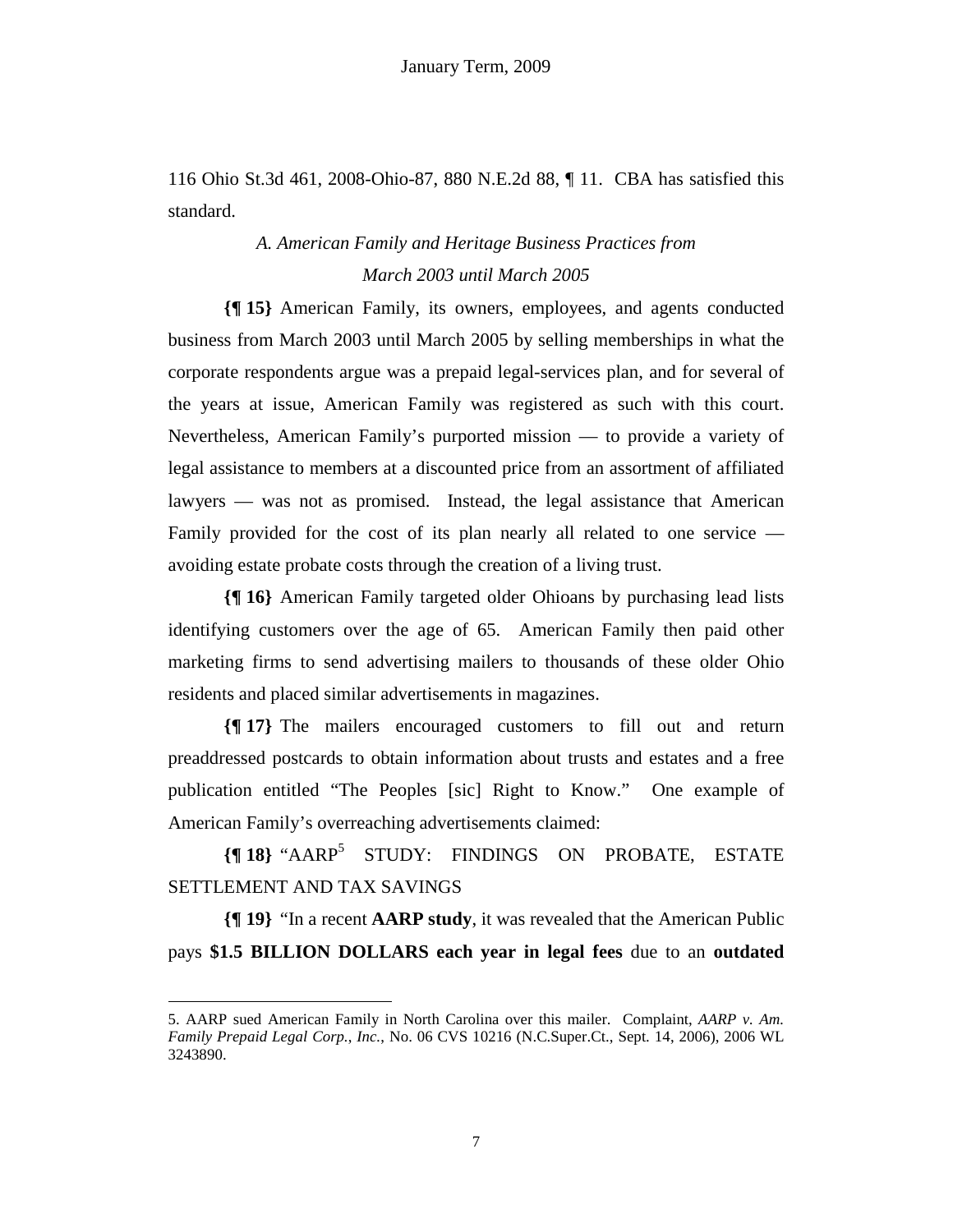**probate and settlement process** and under-informed customers. Depending on the value of your estate **probate, settlement costs and estate taxes** may be a **heavy burden** for your heirs to pay.

**{¶ 20}** "Accordingly, wills may not reduce costs or provide any assistance to your heirs for settling your estate. Your heirs may be trapped in a probate and estate settlement process where **fees alone can deplete an estate by as much as 10%**. **PROTECT YOUR SAVINGS!** *You have a right to know more about this and how it can affect you.*" (Emphasis sic.)

**{¶ 21}** American Family mailers did not mention any comprehensive legal-services plan. The mailers also did not provide American Family's name or any contact information or advise that sales calls would follow the return of postcards. Moreover, some customers claim that they never mailed a response card but received a "cold call" from American Family.

**{¶ 22}** After receiving information provided on returned postcards, telemarketers called the prospective customers to schedule appointments and dispatched American Family sales agents to the customers' homes. In arranging these appointments, American Family telemarketers did not refer to a prepaid legal plan and did not inform the customer that he or she would be solicited to buy a prepaid legal plan or living trust. The telemarketers did ask, however, whether the prospect already had a living trust.

**{¶ 23}** In sales presentations, usually occurring in a customer's home, American Family's agents focused on convincing a customer that he or she needed a living trust. If sold, the customer paid a \$1,995 fee purportedly for an array of legal services relative to landlord/tenant law, businesses, domestic relations, bankruptcy, and other legal fields, at discounted fees, from a number of listed Ohio attorneys. Almost exclusively, however, the only legal service that the plan members received was the preparation of a living-trust document and related estate-planning instruments such as powers of attorney and a living will.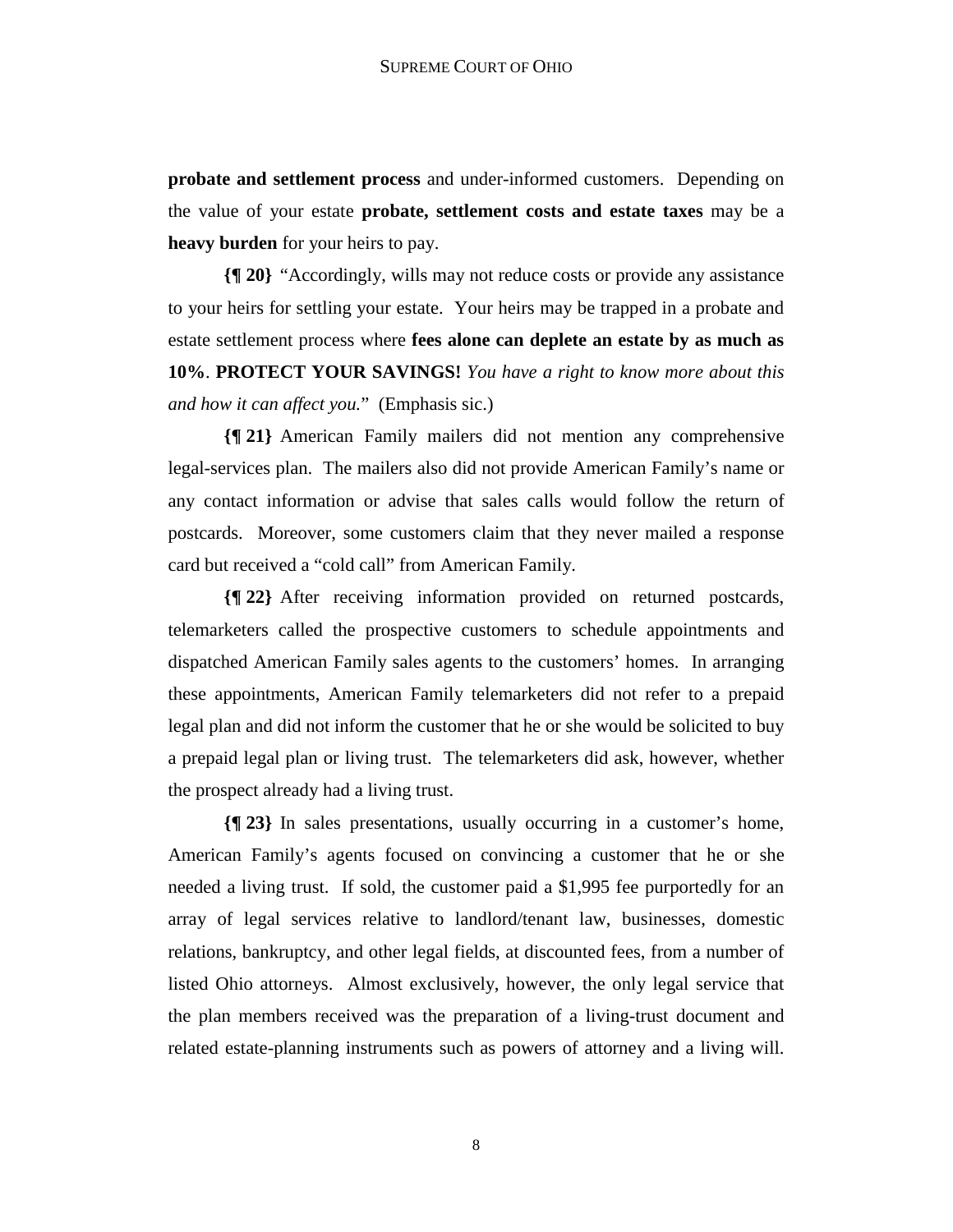For this reason, for the thousands of memberships sold, few if any members obtained legal assistance other than a living-trust portfolio.

**{¶ 24}** To secure these sales, the agents used aggressive tactics during their in-home presentations. They took advantage of the customer's lifestyle and advanced age. They used a presentation booklet that misrepresented facts and deceptively exaggerated the disadvantages of the probate process to frighten the senior customers into purchasing living-trust plans. Among other things, the booklet overstated the need for and cost of attorney assistance in the probate process, the amount of attorney fees likely to be incurred in probate, the length of the probate process, the amount of control the court has over what and how much of the estate the named beneficiaries will receive, the perils of incapacity, the availability of legal assistance from American Family's "plan attorneys," and the benefits provided by American Family's living-trust product.

**{¶ 25}** The training materials American Family used to train its sales agents encouraged high-pressure, deceptive sales tactics. The training materials instructed the salesperson on how to set the stage for his or her sales pitch and on how to deflect customer objections to the sales pitch. For instance, the training guides have a section titled "Always Sit at the Kitchen Table." The manuals refer to the settlement of estates as a "colossal task." The manuals even provide specific instructions on how to discourage senior customers from consulting with attorneys or their children before making a purchase.

## *B. Legal Advice Given by American Family Sales Representatives*

**{¶ 26}** During the in-home presentation, the salesperson obtained detailed personal and financial information from the customer, including contact and identity information, family and beneficiary information, real estate ownership and values, and other assets and values, which they entered on forms entitled "Information Questionnaire" and "Estate Planning Worksheet." The sales agent used this information, among other purposes, to "estimate" the amount of probate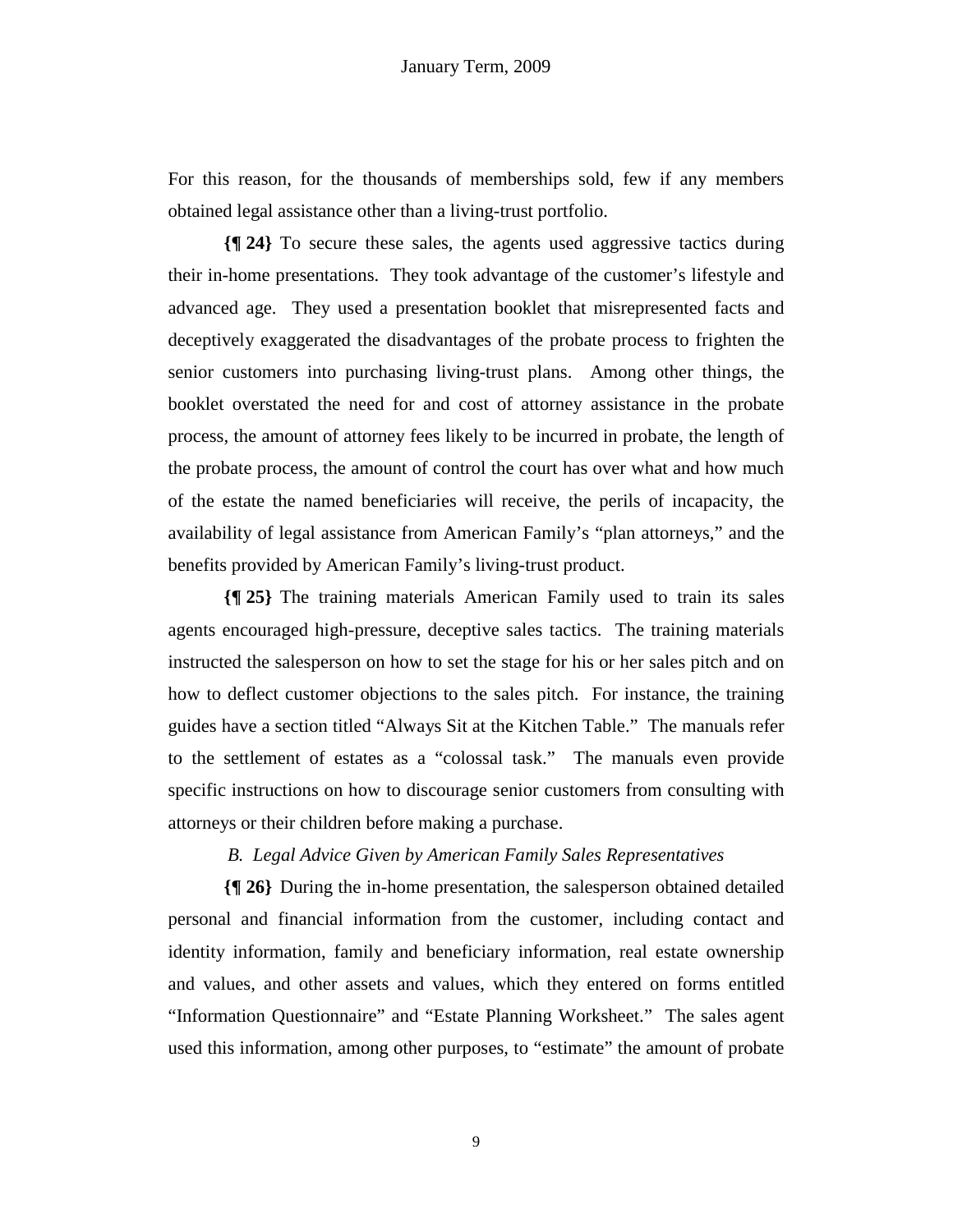costs a particular customer would have to pay if he or she did not have a living trust and to compare that figure to the costs associated with a living trust that customers were told would enable them to avoid such costs. These costs and fees were routinely inaccurate and overstated; they almost always exceeded the \$1,995 cost of purchasing a living trust from American Family. Indeed, American Family trains its sales agents to present their "T-Close" drawing to show typical probate and estate settlement costs to be \$9,800.

**{¶ 27}** American Family's 2005 sales training manual advised sales agents to tell customers that they are not lawyers or accountants when they introduce themselves to customers. Nevertheless, the sales agents generally gave a detailed, and in some respects incorrect, explanation of the probate process, discussed alternatives to the probate process, and advised the particular customer that he or she would benefit from purchasing a living trust through American Family. Regularly, the sales agents represented that a living trust was necessary to give effect to the customers' wishes or provide for their beneficiaries. This element of the sales pitch sometimes involved statements that a customer's existing estate documents would not effectively provide for the beneficiaries. Thus, American Family's sales agents promoted the living trust as the best approach to estate planning without regard to the individual's particular situation. The sales agents received a commission of \$750 per sale of a plan membership.

**{¶ 28}** The sales agent then obtained the customer's signature on a document entitled "Fee and Engagement Agreement" and completed a namespelling checklist and a questionnaire detailing the customer's assets for preparation of the trust documents. The sales agent typically had no further contact with the plan member after the sale. No attorney had yet reviewed the customer's information to determine the wisdom of creating a living trust.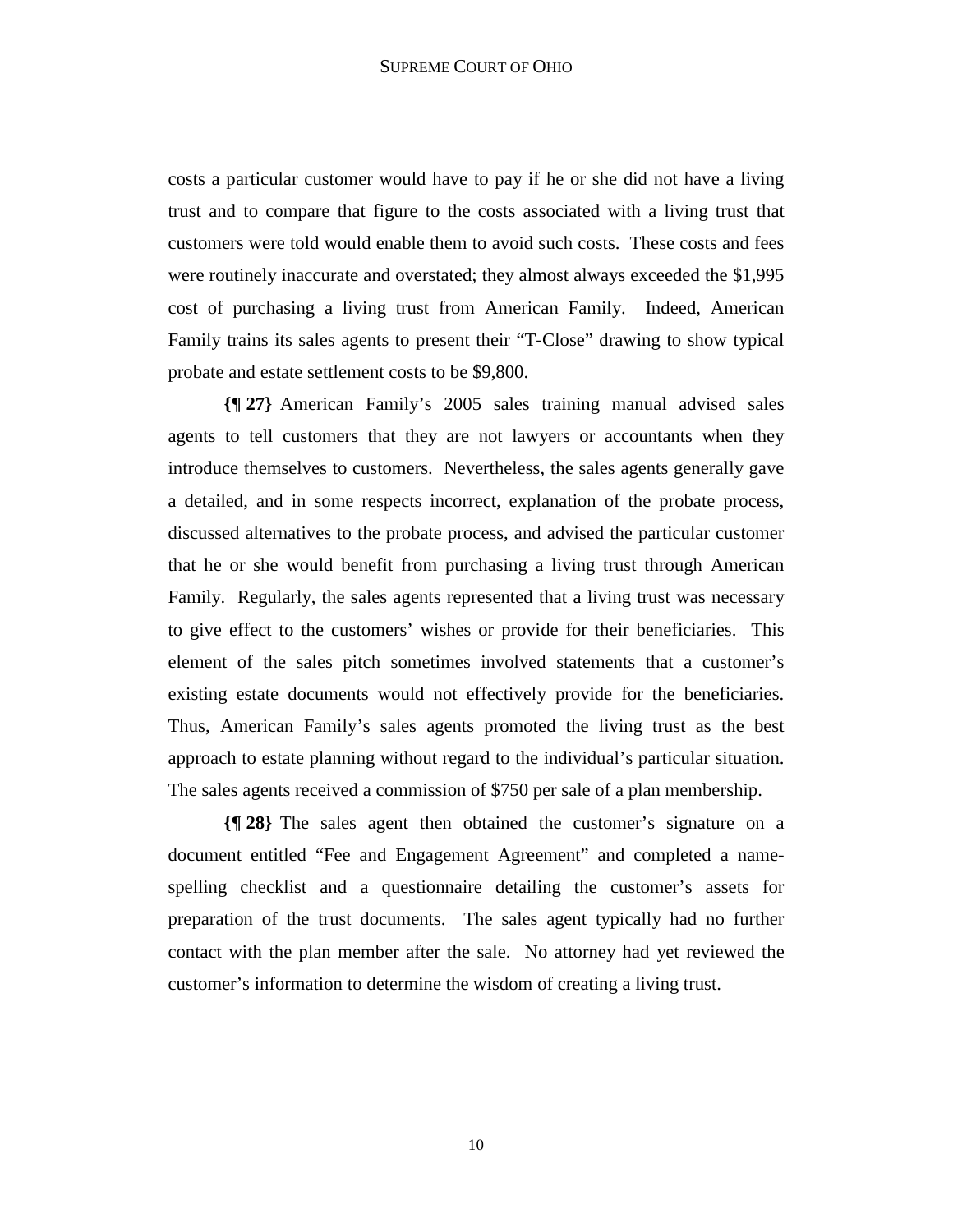**{¶ 29}** Some examples contained in the files obtained by the CBA demonstrate the flagrancy of American Family's disregard for its customers' needs:

**{¶ 30}** ● Plan members EHM and MAM, age 84 and 81, residents of Shaker Heights, bought a living-trust package from respondent Jeffrey Alten. Alten remarked that MAM had Alzheimer's disease but was able to sign the sales documents anyway.

**{¶ 31}** ● DMF of Struthers was 77 when respondent Patty Soos sold her a trust package even though DMF's estimated gross assets totaled \$127,000.

**{¶ 32}** ● DMA of Miamisburg was 78 when respondent Alexander Scholp sold him a trust package. Scholp told DMA that he needed to avoid probate and attorney fees that would otherwise be incurred to administer his estate, which totaled \$64,200 in gross assets, including his mobile home.

**{¶ 33}** ● RSH of Cincinnati was 88 years old when respondent Steve Grote sold her a trust package. Grote put a medical rush on the delivery of the trust documents because of RSH's condition. According to Hamilton County Probate Court records, RSH died less than four months after the sale.

**{¶ 34}** ● JRS of Georgetown was 70 years old when respondent William Downs sold him and his wife a trust. At the time, JRS and his wife had gross assets of about \$112,000, and they paid for the trust by credit card. Downs put a rush on the delivery of the trust documents because JRS's wife was receiving hospice care and was not expected to live much longer.

**{¶ 35}** The respondent sales agents made the following sales between approximately March 2003 and May 2005:

**{¶ 36}** ● Eric Peterson sold at least 124 plans to Ohioans with an average age of 75.5 years at the time of the sale. Peterson sold a plan to WES of Vermilion, even though WES's children explained that he was showing signs of Alzheimer's disease and even though WES had estimated gross assets of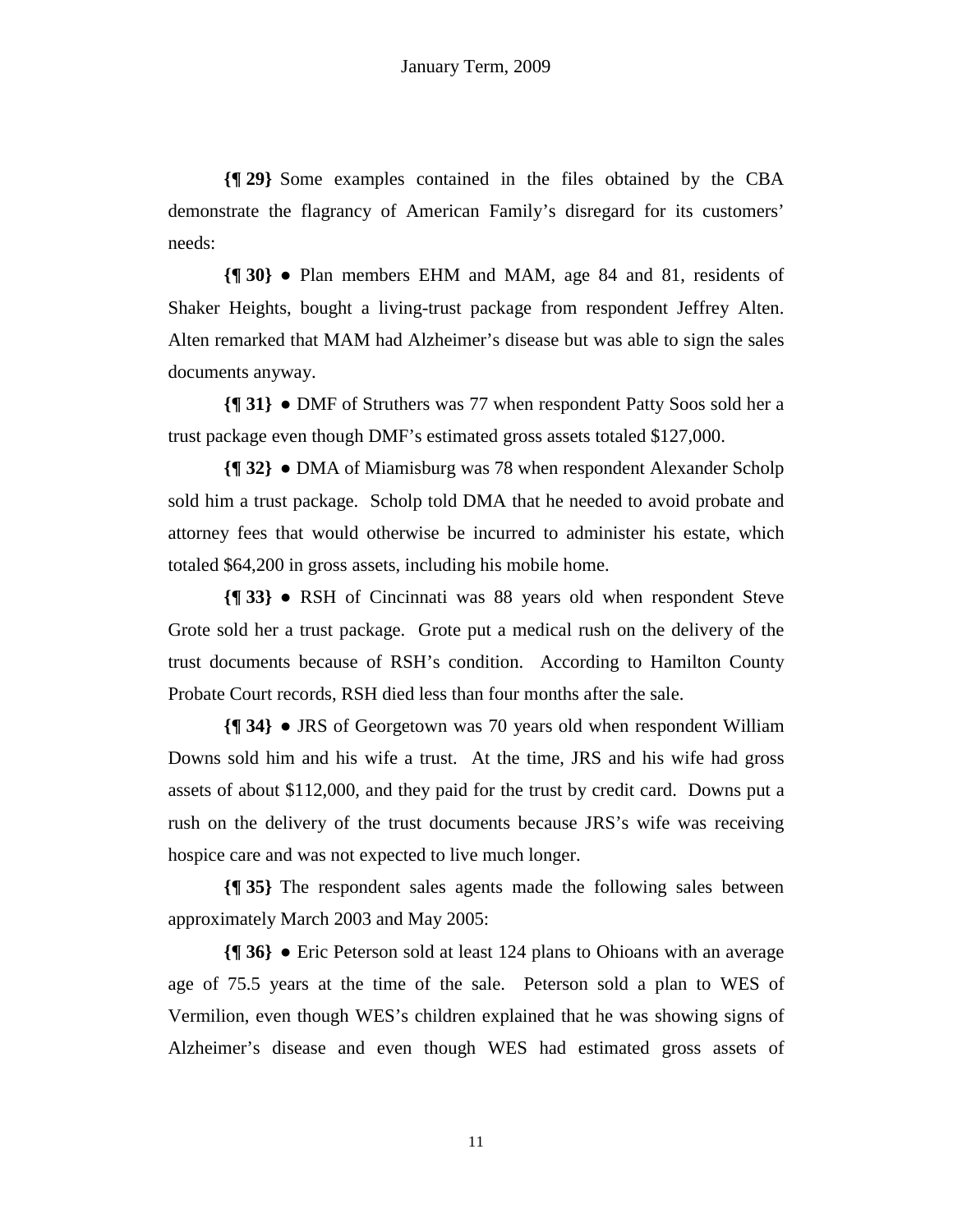\$162,600, including real estate valued at \$130,000. Peterson noted, "They are possibly interested in an irrevocable trust to start covering a look-back period."

**{¶ 37}** ● Luther Mack Gordon sold at least 180 plans to Ohioans with an average age of 76.4 years at the time of the sale. Gordon sold MEJ of Dayton, age 88, a trust package even though Gordon estimated her gross assets at \$105,000, including her house valued at \$100,000. She had only \$2,000 in her bank accounts, so she paid for her trust with a credit card. Respondent Gordon also noted "medical emergency" on the estate-planning worksheet.

**{¶ 38}** ● Chris Miller sold at least 98 plans to Ohioans with an average age of 75.6 years at the time of the sale. Miller sold JJP and MJP of Columbus a trust package even though they had combined estimated assets of less than \$120,000.

**{¶ 39}** ● Patty Soos sold at least 118 plans to Ohioans with an average age of 76.7 years at the time of the sale. Soos sold JB and JAB of Leetonia a trust package even though their house accounted for more than half of their \$145,000 in estimated gross assets. At the time of the sale, Soos noted, "Husband has cancer and has refused chemotherapy. Please expedite the trust."

**{¶ 40}** ● Anthony Sullivan sold at least four plans to Ohioans with an average age of 83.8 years at the time of the sale. Sullivan sold a plan to HYI of Jamestown, age 90, even though Sullivan estimated her gross assets at \$110,000, including her \$90,000 house and a \$10,000 annuity.

**{¶ 41}** ● Jeff Alten sold at least 55 plans to Ohioans with an average age of 77.3 at the time of the sale.

**{¶ 42}** ● William Downs sold at least 203 plans to Ohioans with an average age of 74.7 at the time of sale. Downs sold a plan to EG of Chillicothe, age 87. At the time, EG's estimated gross assets totaled \$38,000, including a mobile home worth \$33,000.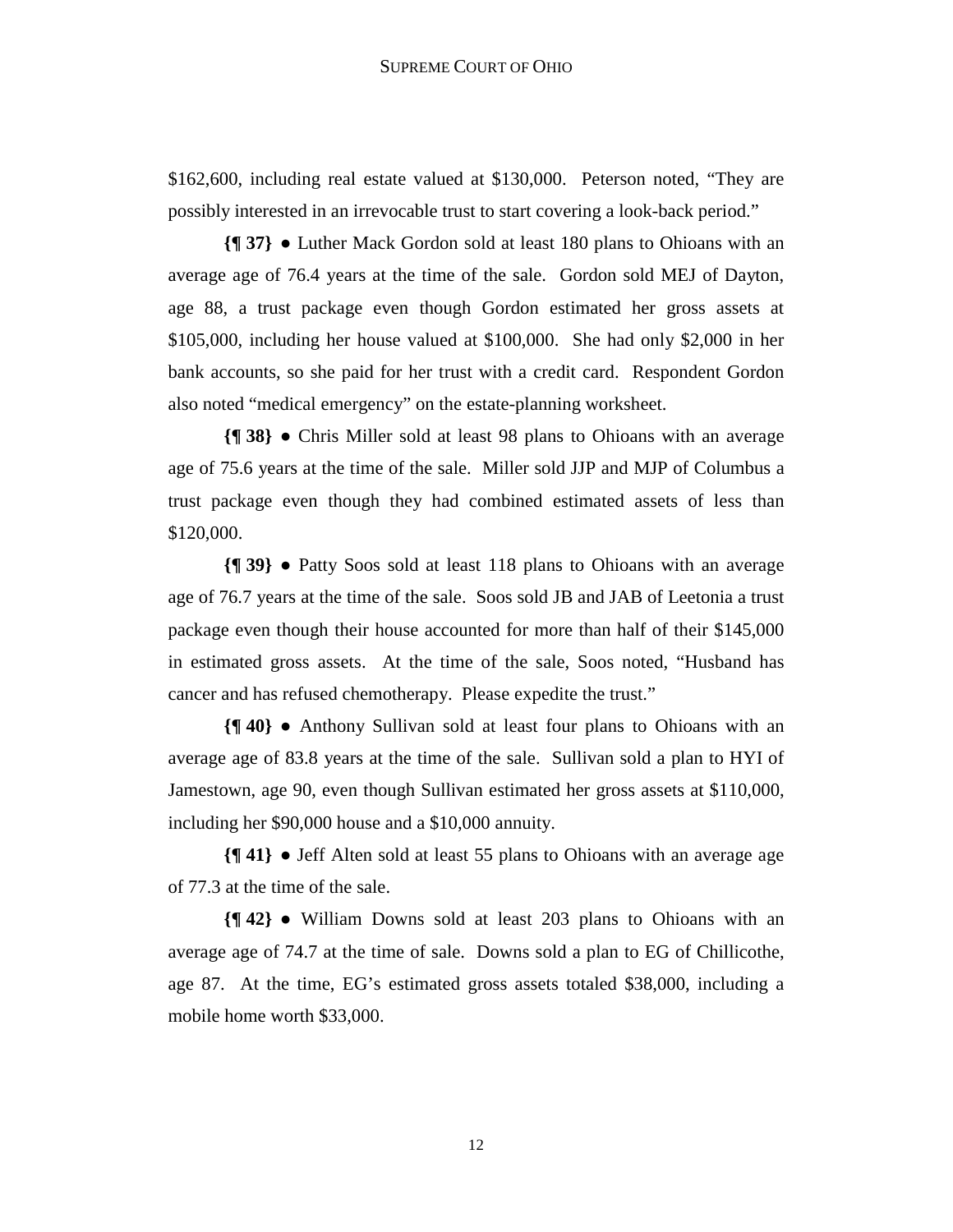**{¶ 43}** ● Steve Grote sold at least 202 plans to Ohioans with an average age of 76.8. Grote sold a plan to NMH of Cleves, age 81, even though she did not have enough money in her bank accounts for the purchase. NMH, a widow, paid \$1,995 by credit card, since she had approximately \$500 in assets, not including her house.

**{¶ 44}** ● Jack Riblett sold at least 92 plans to Ohioans with an average age of 73.6 at the time of the sale. Riblett sold a plan to DBL of Columbus, age 88, even though she had only \$6,000 in the bank and \$50,000 in investments.

**{¶ 45}** ● Ken Royer sold at least 193 plans to Ohioans with an average age of 75.3 at the time of the sale. Several of the sales by Royer concerned what he described as "small estates"; however, he convinced Ohio plan members to purchase the estate plans as a way to avoid probate. Royer sold a trust to GLS of Dalton. GLS, a widow, had estimated gross assets of \$55,000, including her \$50,000 mobile home. Royer noted on the agreement, "Client realizes she has small estate; however, she still wants the estate plan  $**$  \*... GLS signed below a note written by Royer stating, "Want estate plan (trust included) in order to avoid probate and maintain estate privacy!"

**{¶ 46}** ● Joseph Ehlinger sold at least 76 plans to Ohioans with an average age of 75.7 at the time of the sale. Ehlinger sold a plan to MLP of Toledo, age 81. MLP had an estimated \$50 to \$500 in her bank, so she paid for the trust plan by credit card. Her only remaining asset was her house with an estimated value of \$60,000.

**{¶ 47}** ● Dennis Quinlan sold at least 83 plans to Ohioans with an average age of 75.2 years at the time of the sale.

**{¶ 48}** ● Alexander Scholp sold at least 164 plans to Ohioans with an average age of 75.2 years at the time of the sale.

**{¶ 49}** ● Jerrold Smith sold at least 68 plans to Ohioans with an average age at sale of 76.4 at the time of the sale.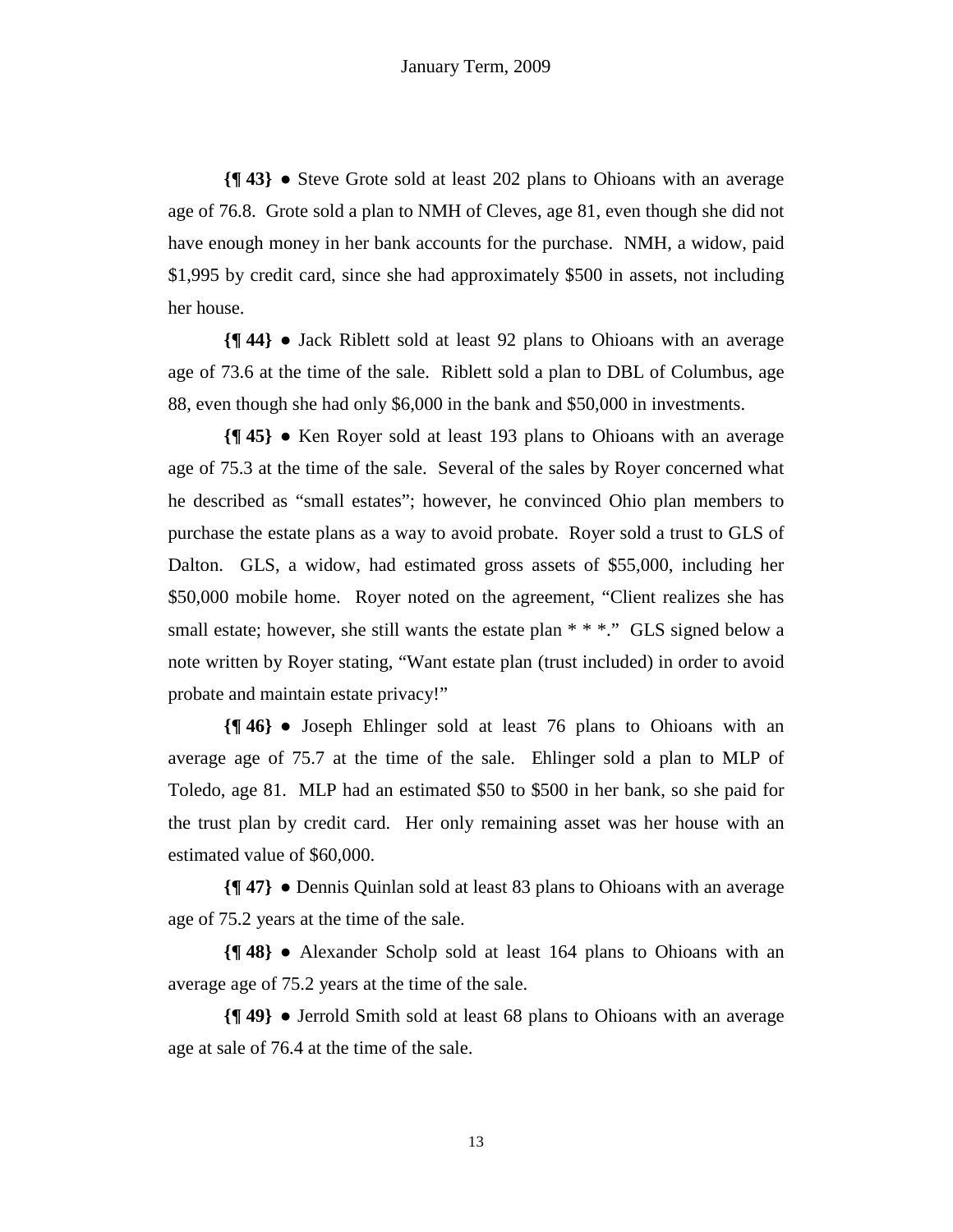**{¶ 50}** The respondent delivery agents made the following deliveries between March 2003 and May 2005:

**{¶ 51}** ● Paul Morrison delivered TH's and BH's trust documents; they did not speak with and did not receive any legal advice from the plan attorney, Edward P. Brueggeman. Morrison gave what BH described as a "slick, highpressure sales pitch urging [them] to buy an annuity or other insurance products." After several visits, Morrison persuaded TH and BH to transfer more than \$107,000 in assets into an annuity that Morrison sold them. An attorney later informed BH that she did not need a living trust and advised her of the high penalties associated with an early withdrawal of money from her annuity. Morrison delivered to or reviewed with Ohio plan members at least 30 trust packages from March 2003 to March 2005.

**{¶ 52}** ● Richard Rompala delivered to or reviewed with Ohio plan members at least 17 trust packages from March 2003 to March 2005.

**{¶ 53}** ● David Helbert delivered to or reviewed with Ohio plan members at least 31 trust packages from March 2003 to March 2005.

## *C. The Former Plan Attorney's Role in the Trust-Sale Scheme*

**{¶ 54}** After their sales pitches, American Family sales agents sent the personal and financial information gathered about plan members to American Family's Ohio plan attorney, who for the periods of time in question was Brueggeman. From the start of his employment until March 2005, Brueggeman had an office within American Family/Heritage offices on Citygate Drive in Columbus. Brueggeman did not pay rent and used the supplies and services provided by American Family and Heritage employees to perform his role. Brueggeman did not hire or supervise the American Family sales agents.

**{¶ 55}** Brueggeman, after receiving the agreement, sent a form letter to the purchasers of the plan thanking them for choosing him to prepare their living trusts and their estate-planning documents. The letter also stated that the drafting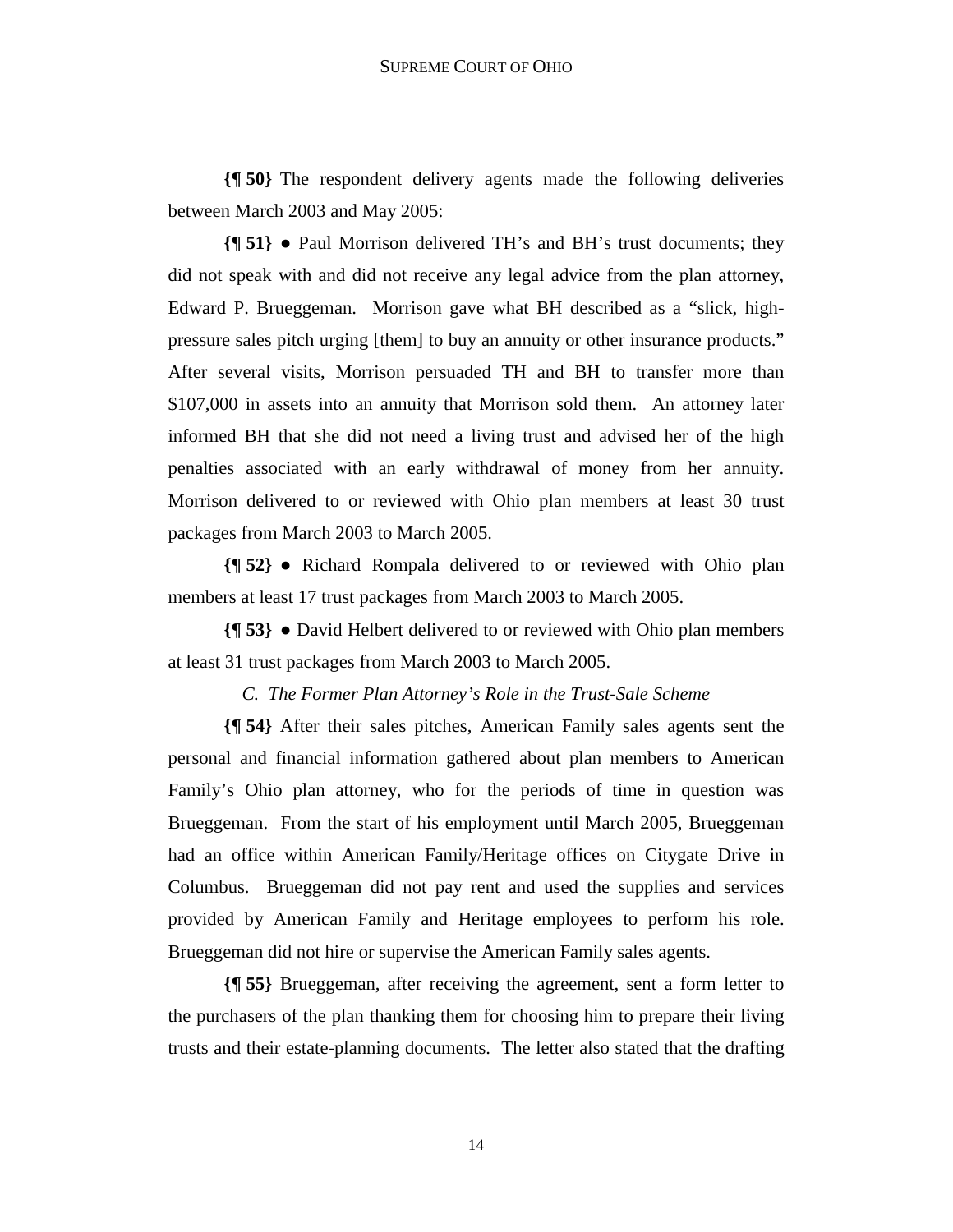process would take four to six weeks and invited the customer to call him with questions.

**{¶ 56}** Occasionally, Brueggeman telephoned the customer to introduce himself or to confirm information on the paperwork provided by the American Family sales agent. These occasions were usually the only contact Brueggeman had with the customer. Brueggeman rarely, if ever, actually met an American Family plan member in person.

**{¶ 57}** Brueggeman or office staff sent the information gathered by American Family's sales agents to American Family's California office. American Family's California employees generated each plan member's livingtrust documents with computer software designed for this purpose. Brueggeman did not hire these American Family employees and did not control or supervise the California employees. After the California employees incorporated the client information into the living-trust form documents using computer software designed for the task, the California employees packaged the completed documents and returned them to the Columbus office for delivery to the customers. Brueggeman cursorily reviewed the documents.

**{¶ 58}** From the start of his employment until approximately March 2005, American Family paid Brueggeman \$120 per estate plan. From March 2005 until the end of his employment, American Family paid Brueggeman \$375 for each completed estate plan.

## *D. Legal Advice Provided and Sales of Annuities by Heritage Delivery Agents*

**{¶ 59}** After the Ohio office received the completed estate-planning documents, American Family forwarded them to Heritage, which operated from the same office, to be delivered to the plan members and to oversee their signing and witnessing. Brueggeman had a contract with Heritage for Heritage to provide this service. Brueggeman did not hire the Heritage agents and had no agreement with any individual delivery agent.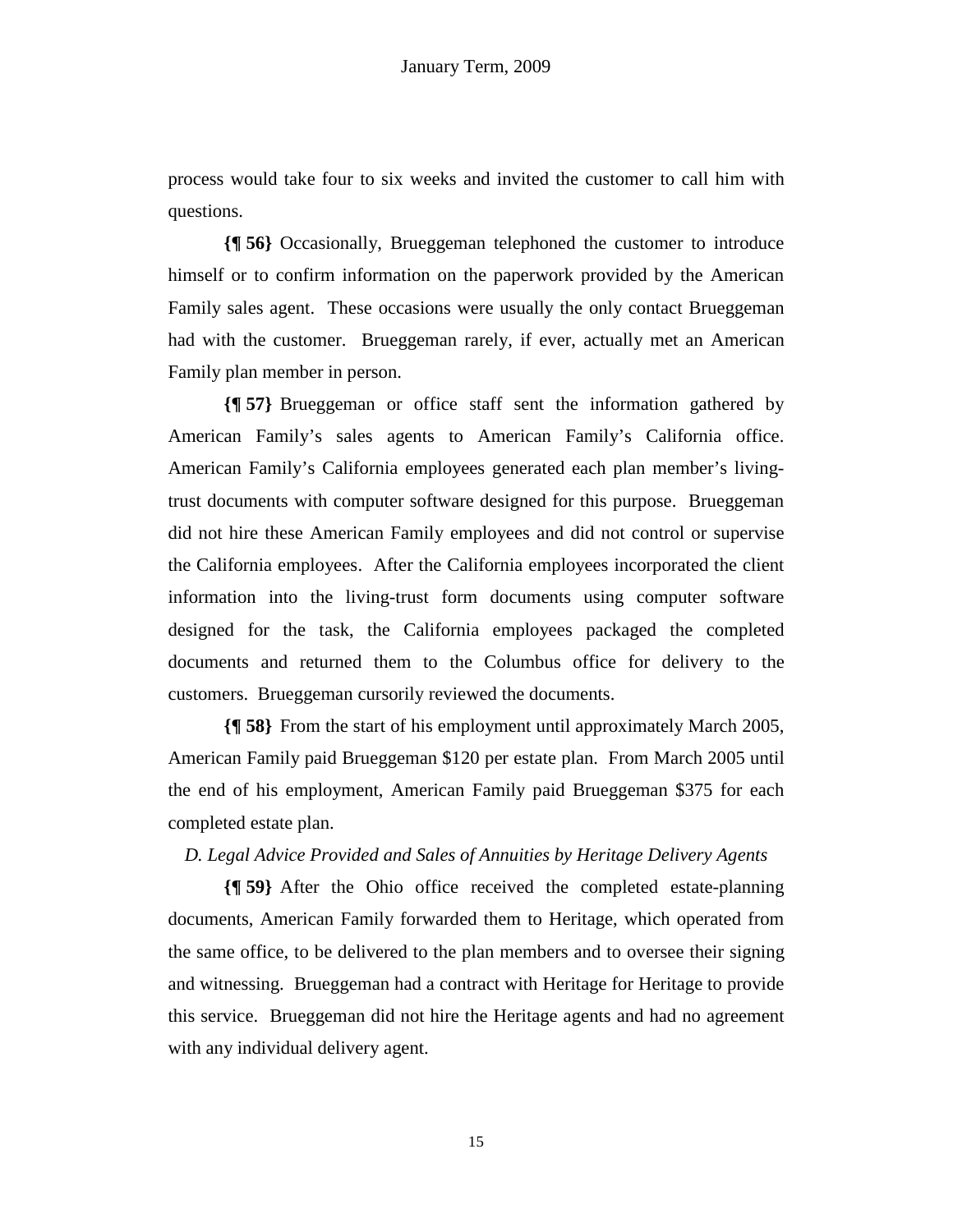**{¶ 60}** The Heritage delivery agents, some of whom are individual respondents in this case, took the estate-planning documents to customers' homes under the ruse of reviewing the documents with the plan members and having them signed, witnessed, and notarized. The Heritage delivery agents also advised Ohio plan members how to fund their trusts. In this way, the Heritage delivery agents provided legal advice about deed transfers and other property transfers.

**{¶ 61}** The Heritage agents were insurance agents licensed to sell annuities and other insurance services. Nevertheless, their business cards identified each as an "Asset Preservation Specialist" without mentioning that they were licensed insurance agents. The Heritage agents possessed financial information about customers' assets, and they used this information to facilitate the main purpose of their visit — to sell insurance services such as equityindexed, deferred annuities to the plan members.

**{¶ 62}** Neither Brueggeman nor Heritage paid the agents to deliver and notarize the documents. Instead, the Heritage agents received only commissions from the sale of annuities and other insurance products they sold to the American Family plan members.

**{¶ 63}** To emphasize this fact, Heritage's written training materials stated, "Delivery agents will be focusing on the delivery of documents, client service, and the sale of the company's annuity policies." Heritage trained its agents to sell annuities to elderly customers regardless of the individual customer's particular financial situation. Although Heritage's agent-training materials include a comment (buried at page 52 of the manual) on suitability of insurance products, the manual is replete with instructions about high-pressure sales, averting customer objections, and convincing the customer to purchase particular, highcommission annuities. According to the manual, a "*key element* to the success of [Heritage's] approach" is to conceal the nature of the product being sold until the very end. (Emphasis sic.) Heritage's training manual also repeatedly instructs the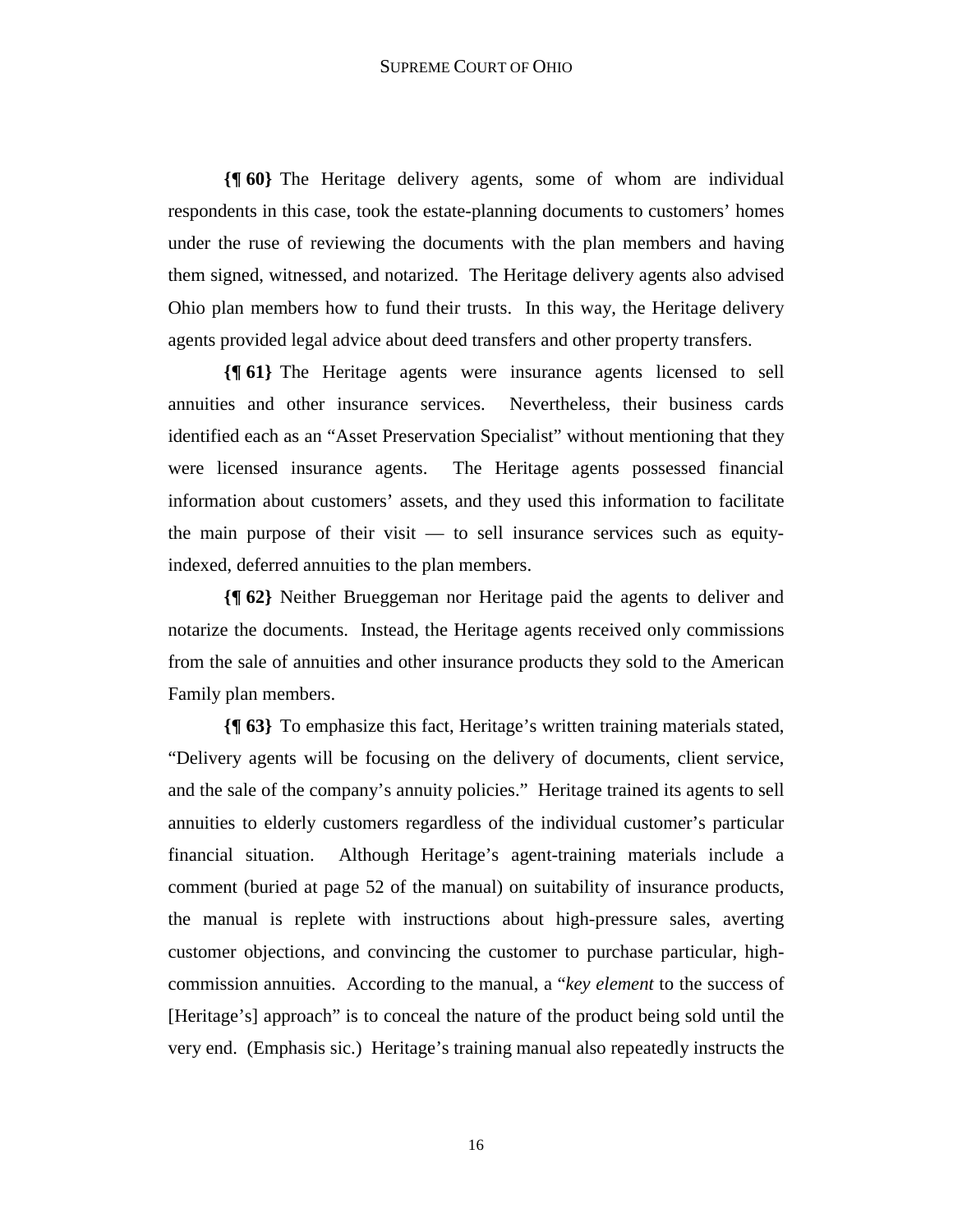agents to "assume the sale." Like American Family's training manuals, Heritage's manuals contained the same options for processing customer objections.

**{¶ 64}** In many cases, the elderly customer who purchased an annuity would not live long enough to be able to withdraw more than a limited amount of principal without being subject to a significant penalty, which the agents failed to explain to the plan members. Heritage agents promised high returns on investment to entice customers to purchase annuities. Complaints have been filed with the Ohio Department of Insurance by or on behalf of Ohioans who purchased annuities from Heritage. Many of these complaints concern the suitability of the annuity, given the age of the annuitant and the annuity terms.

#### *E. Heritage Agents Return to Sell Victims More Products*

**{¶ 65}** Other Heritage agents conducted annual reviews of the American Family plan members' portfolio. These agents received commissions for annuities and other insurance products they sold to the plan members.

## *F. Analysis*

**{¶ 66}** In *Trumbull Cty. Bar Assn. v. Hanna* (1997), 80 Ohio St.3d 58, 684 N.E.2d 329, we admonished that without the requisite qualifications, training, and commitment to ethical standards required of lawyers licensed to practice in Ohio, laypersons may not advise clients about specific estate-planning tools, arrange for the preparation of the legal documents to implement the estate plan, and supervise the signing of the documents. This, we held, was the practice of law, and an unlicensed person engaged in the unauthorized practice of law by performing these activities. We enjoined the unlicensed person from engaging further in these activities.

**{¶ 67}** Four years later, in *Cincinnati Bar Assn. v. Kathman* (2001), 92 Ohio St.3d 92, 748 N.E.2d 1091, we suspended an attorney who, among other forms of professional misconduct, aided a nonattorney in the unauthorized practice of law. Through a scheme similar to the one in this case, an agent of an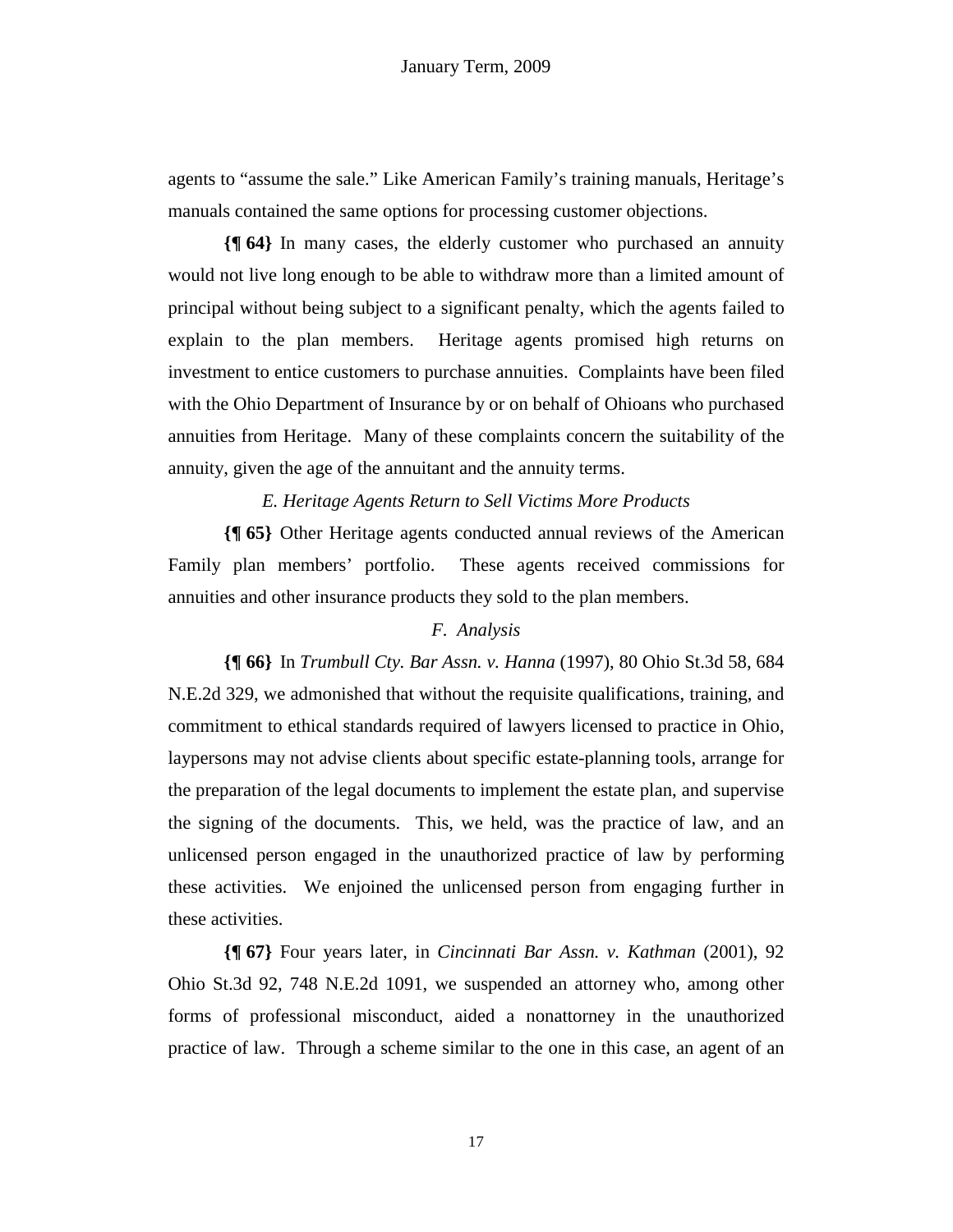insurance company contacted clients and sold them living-trust documents. The agent obtained the client's signature on a service agreement, an asset-disclosure agreement, and a retainer for legal services. The agent and the client completed a financial workbook to list the client's financial circumstances and distribution directives. The agent then collected a check, payable to the attorney, who deducted his legal fee and split the remaining amount between the insurance company for financial consultation and another, related company that prepared the documents.

**{¶ 68}** The attorney then telephoned the client to explain his role in the transaction and the distribution of the client's payment. After this conversation, the attorney directed the document-preparation company to prepare the documents. This company then sent the finished documents to the insurance company, which delivered them to the client and assisted in their signing. The attorney received only a summary of any changes made to the trust document; he did not receive the completed trust document.

**{¶ 69}** We observed that the attorney entered the relationship with the client, to whom he must render careful, independent advice, too late, since "the nonattorney ha[d] already given legal advice to the client regarding the client's legal matters, ha[d] gathered important information, and ha[d] recommended and sold a trust instrument." *Kathman*, 92 Ohio St.3d at 97, 748 N.E.2d 1091, citing *In re Mid-Am. Living Trust Assoc., Inc.* (Mo.1996), 927 S.W.2d 855, 867. We further observed that the attorney did little more than advise clients that he was entitled to a fee and then direct nonattorneys to draft the living-trust documents. He "did not see the final trust documents, did not execute the documents with the client, and certainly did not render the type of advice or counsel that a lawyer is ethically bound to render." Id. at 98.

**{¶ 70}** Except for the ruse of selling a prepaid legal plan, the operation in *Cleveland Bar Assn. v. Sharp Estate Servs., Inc.,* 107 Ohio St.3d 219, 2005-Ohio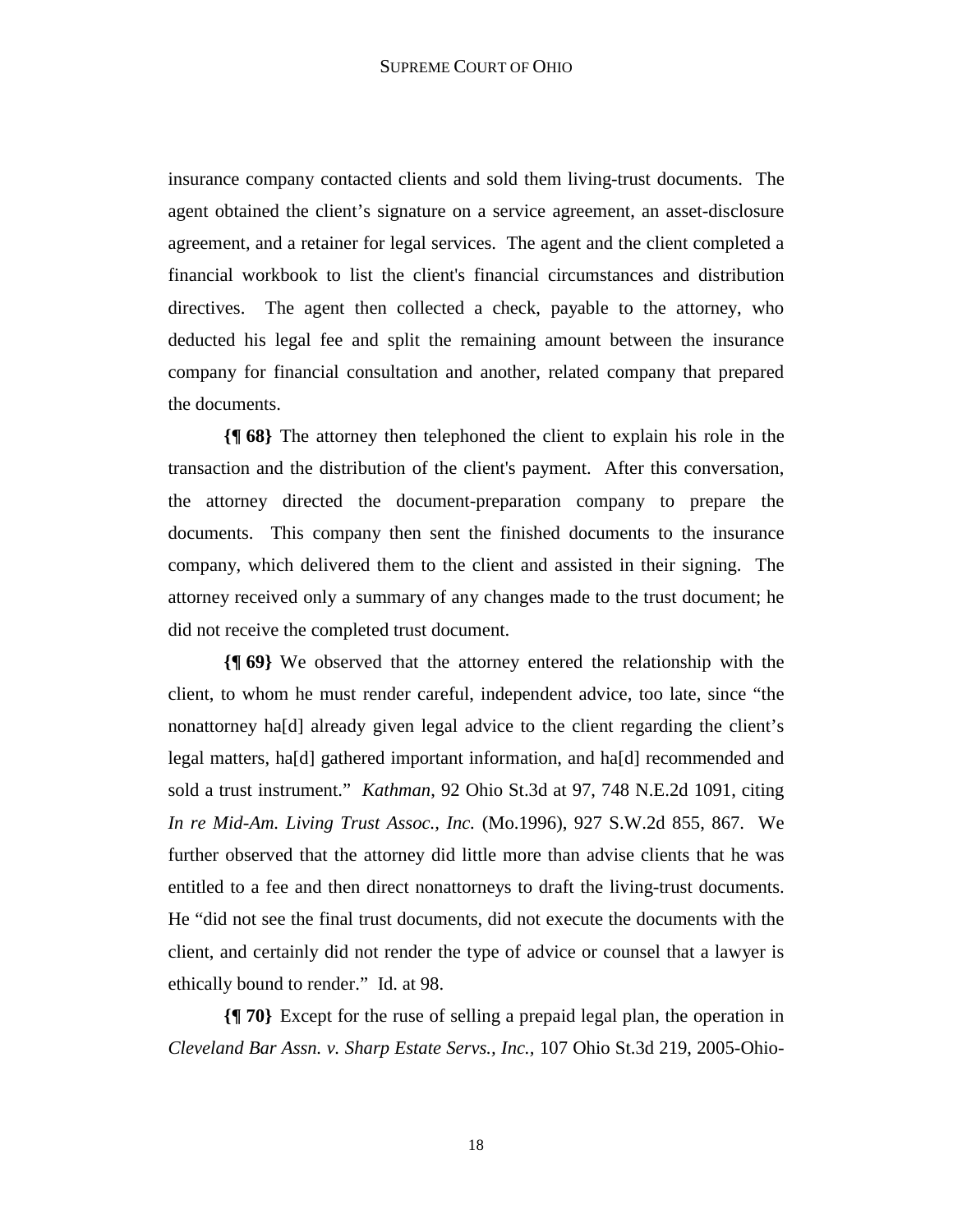6267, 837 N.E.2d 1183, was remarkably close to American Family's scheme. Estate-planning companies developed prospects using telemarketers and purchased lists. Sharp's advisors made sales calls in the prospect's home to sell the prospect a living-trust plan or other estate plan, often without regard to whether the prospect would benefit from such estate planning. When a prospect purchased a trust or plan, the advisor had the prospect sign a purchase agreement and obtained two checks from the customer. The advisor received one check, and a review attorney, whom the advisor had selected, received the other check. The advisors were not attorneys.

**{¶ 71}** The review attorney entered the customer's information into a computer-software program provided by the corporation that had set up the network of advisors. The attorney did so usually without having had any contact with the customer. The corporation prepared the requested documents and returned them directly to the advisor, who delivered them to the customer.

**{¶ 72}** We held that this was the unauthorized practice of law because nonattorneys rendered legal services for others without the necessary oversight by a licensed practitioner in accordance with ethical standards. We rejected the argument that the use of the review attorneys to supervise this activity immunized the advisors from culpability for the unauthorized practice of law. We observed that the review attorneys only tangentially involved themselves in the transactions because they did nothing more than enter information into a computer program, typically without contacting the customers. Moreover, the review attorney did not approve the purchase agreement. Id. at ¶ 9.

**{¶ 73}** Here, American Family's sales agents, in the guise of selling prepaid legal plans, advised prospects on the benefits of its estate-planning tools. After signing up the prospect, the agents obtained sensitive financial information from the customer and delivered the agreement and the information to the Ohio office. The resident attorney (a virtual captive of American Family) sent a letter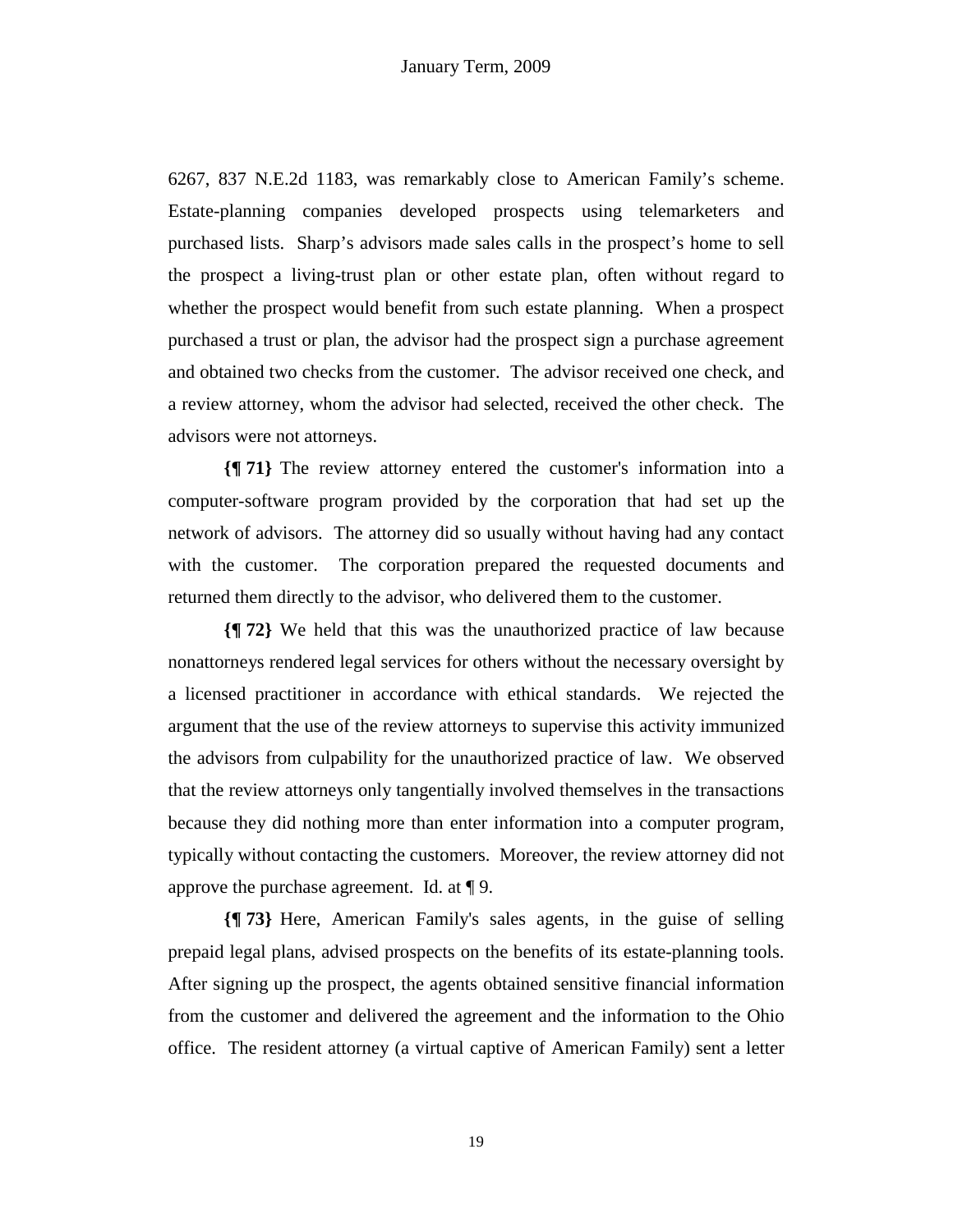to the customer and the customer's information to the California home office for document preparation. The resident attorney rarely, if ever, communicated with the customer; if he did, he communicated by telephone.

**{¶ 74}** The California office prepared the documents and returned them to the Ohio office for delivery to the customers. The resident attorney spent little time reviewing the documents. Without any personal contact with the customer, the attorney could not possibly have given the customer the individualized legal advice that it was his professional and ethical duty to give. He could not determine whether the estate-planning products suited the customers, and he could not determine whether the customer was competent to enter into the estateplanning arrangements.

**{¶ 75}** The attorney left it to Heritage's insurance agents to explain the documents as they secured the signatures of the customers. These agents had no incentive to deliver the documents other than to solicit additional insurance business from the customer, which provided the agent with the only compensation he would receive in the transaction. The agent's objective was to obtain the signatures through whatever means he could, including pressure tactics, so he could then sell annuities.

**{¶ 76}** All of the foregoing establishes by a preponderance of the evidence that respondents engaged in the unauthorized practice of law. And it is no defense, as some respondents claim, that they (1) disclosed to customers that the layperson was not an attorney and could not give legal advice or (2) obtained powers of attorney executed by the customers. *Cincinnati Bar Assn. v. Telford*  (1999), 85 Ohio St.3d 111, 113, 707 N.E.2d 462, citing *Akron Bar Assn. v. Miller*  (1997), 80 Ohio St.3d 6, 8-9, 684 N.E.2d 288, and *Richland Cty. Bar Assn. v. Clapp* (1998), 84 Ohio St.3d 276, 278, 703 N.E.2d 771.

**{¶ 77}** Moreover, American Family and Heritage agents in particular had to have a clear understanding of their excesses. A corporate predecessor,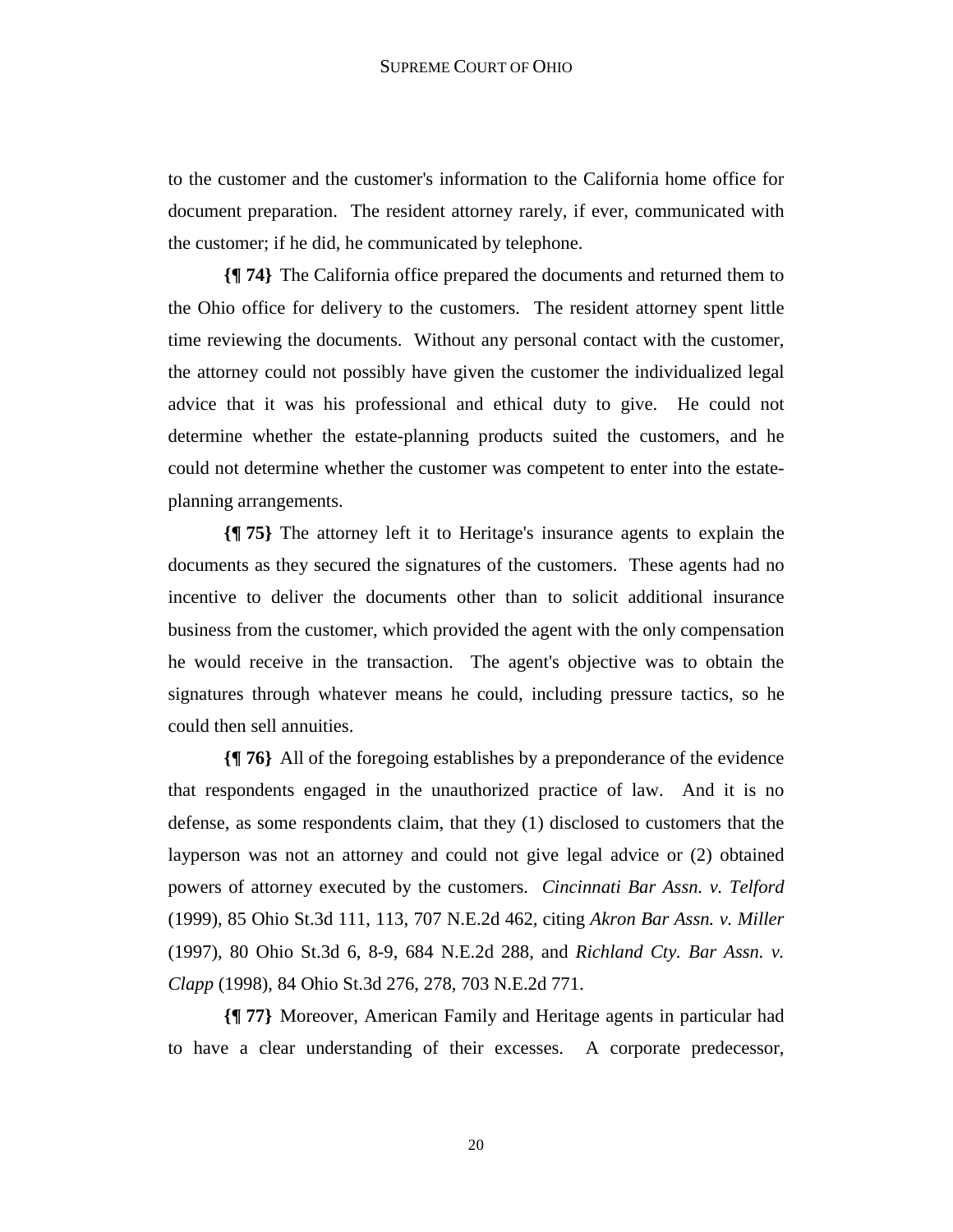American Heritage Corporation, saw its then resident attorney suspended from the practice of law for one year. *Columbus Bar Assn. v. Fishman*, 98 Ohio St.3d 172, 2002-Ohio-7086, 781 N.E.2d 204*.* Again, except for the ruse of the prepaid legal plan, American Heritage operated in the very same manner as American Family and Heritage did here. According to the decision, Fishman violated several disciplinary rules, including aiding a nonlawyer in the unauthorized practice of law. Fishman, as we pointed out, did not counsel clients concerning their best interests; he looked over the shoulders of nonattorneys who had already advised and secured agreements for the purchase of living trusts.

#### **III. Injunctive Relief and Civil Penalties**

**{¶ 78}** We therefore accept the board's recommendation to enjoin respondents from further illegal acts constituting the unauthorized practice of law. We also accept the board's recommendation to impose monetary penalties under Gov.Bar R. VII(8)(B), which allows the board to recommend and the court to impose civil penalties in an amount up to \$10,000 per offense. And because of the breadth of respondents' illicit enterprise, which CBA insists has continued in operation under at least one other corporate reincarnation, we increase the recommended monetary penalties in accordance with the formula advocated by the CBA.

**{¶ 79}** In reaching this conclusion, we have weighed the aggravating and mitigating factors listed in Gov.Bar R.  $VI(8)(B)$  and the supplementary provisions of UPL Reg. 400(F) that are present in this case. The factors to be considered under Gov.Bar R. VII $(8)(B)(1)$  through (5) are the degree of cooperation by the respondents in the investigation, the number of UPL violations, the flagrancy of the violations, harm to third parties arising from the violations, and any other relevant factors. Under UPL Reg. 400(F), the "other relevant factors" include the following: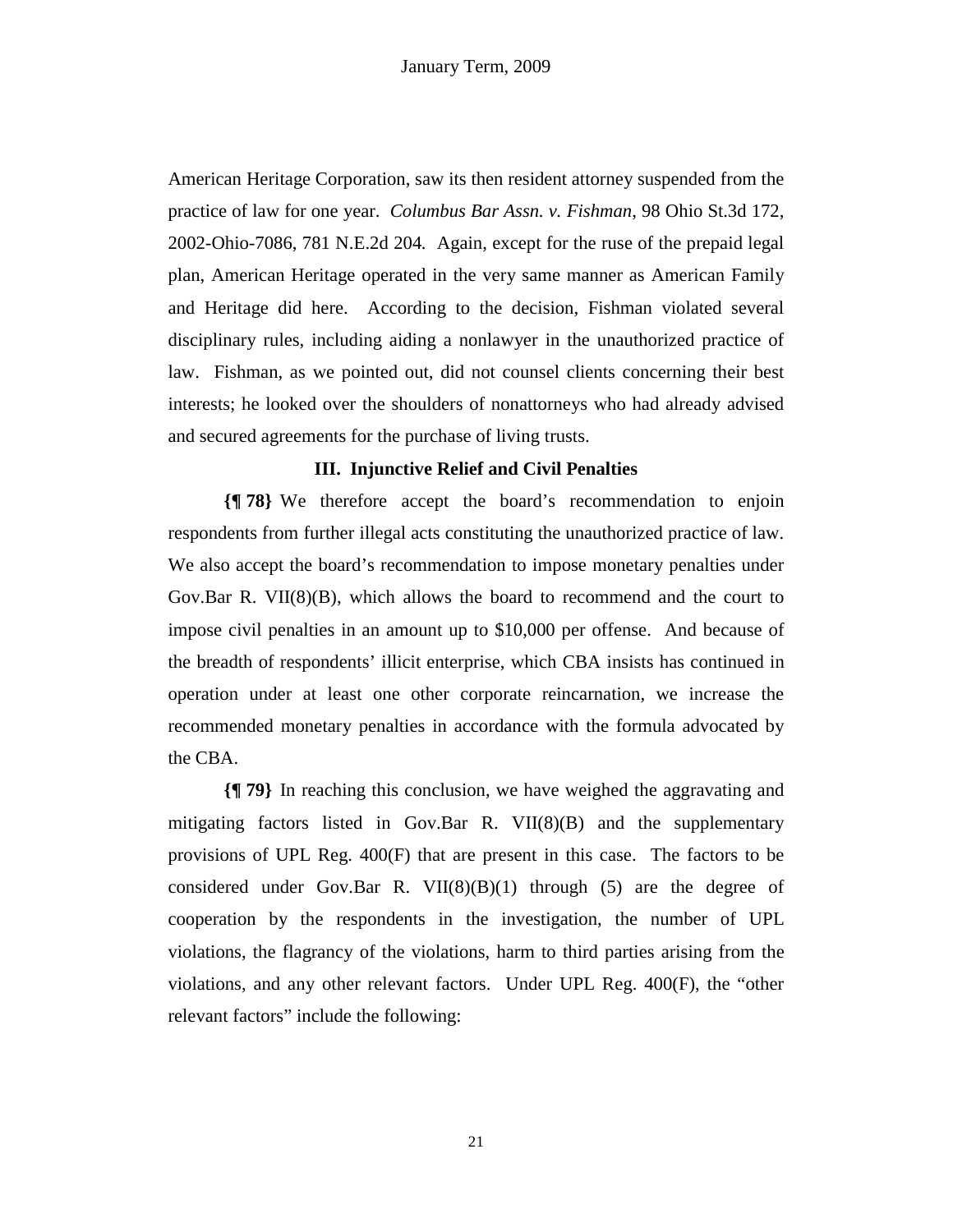**{¶ 80}** "(1) Whether relator has sought imposition of a civil penalty and, if so, the amount sought.

**{¶ 81}** "(2) Whether the imposition of civil penalties would further the purposes of Gov.Bar R. VII.

**{¶ 82}** "(3) Aggravation. The following factors may be considered in favor of recommending a more severe penalty:

**{¶ 83}** "(a) Whether respondent has previously engaged in the unauthorized practice of law;

**{¶ 84}** "(b) Whether respondent has previously been ordered to cease engaging in the unauthorized practice of law;

**{¶ 85}** "(c) Whether the respondent had been informed prior to engaging in the unauthorized practice of law that the conduct at issue may constitute an act of the unauthorized practice of law;

**{¶ 86}** "(d) Whether respondent has benefited from the unauthorized practice of law and, if so, the extent of any such benefit;

**{¶ 87}** "(e) Whether respondent's unauthorized practice of law included an appearance before a court or other tribunal;

**{¶ 88}** "(f) Whether respondent's unauthorized practice of law included the preparation of a legal instrument for filing with a court or other governmental entity; and

**{¶ 89}** "(g) Whether the respondent has held himself or herself out as being admitted to practice law in the State of Ohio, or whether respondent has allowed others to mistakenly believe that he or she was admitted to practice law in the State of Ohio.

**{¶ 90}** "(4) Mitigation. The following factors may be considered in favor of recommending no penalty or a less severe penalty:

**{¶ 91}** "(a) Whether respondent has ceased engaging in the conduct under review;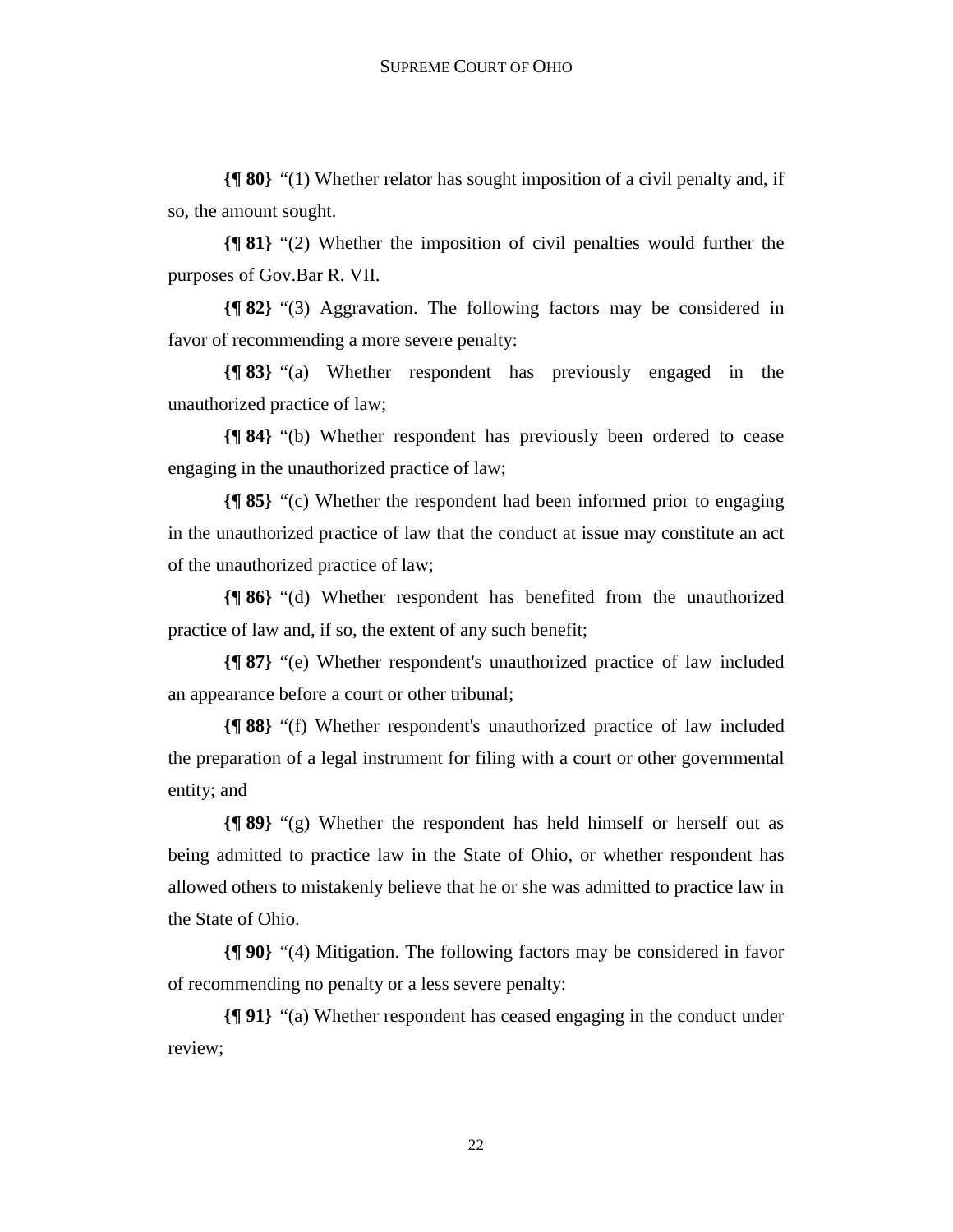**{¶ 92}** "(b) Whether respondent has admitted or stipulated to the conduct under review;

**{¶ 93}** "(c) Whether respondent has admitted or stipulated that the conduct under review constitutes the unauthorized practice of law;

**{¶ 94}** "(d) Whether respondent has agreed or stipulated to the imposition of an injunction against future unauthorized practice of law;

**{¶ 95}** "(e) Whether respondent's conduct resulted from a motive other than dishonesty or personal benefit;

**{¶ 96}** "(f) Whether respondent has engaged in a timely good faith effort to make restitution or to rectify the consequences of the unauthorized practice of law; and

**{¶ 97}** "(g) Whether respondent has had other penalties imposed for the conduct at issue."

**{¶ 98}** We find that there are no mitigating factors and that the following factors weigh in favor of a civil penalty:

**{¶ 99}** ● *The number of, flagrancy of, and received benefits from the violations.* From March 2003 to May 2005, respondents, at the direction of American Family, Heritage, and the Normans, collectively marketed trust plans at least 3,826 times by in-home sales visits, constituting at least that many breaches of the consent agreement. Under *Sharp Estate Servs.*, 107 Ohio St.3d 219, 2005- Ohio-6267, 837 N.E.2d 1183, each of these acts constitutes an incident of the unauthorized practice of law. And as relator asserts, the number of violations may be even higher because American Family pleadings and correspondence acknowledge about 8,000 plan members in Ohio.

**{¶ 100}** Moreover, the consent agreement, entered into by all respondents at a time when they were represented by counsel, provided ample notice of the illegality of the American Family/Heritage business model, and our decisions in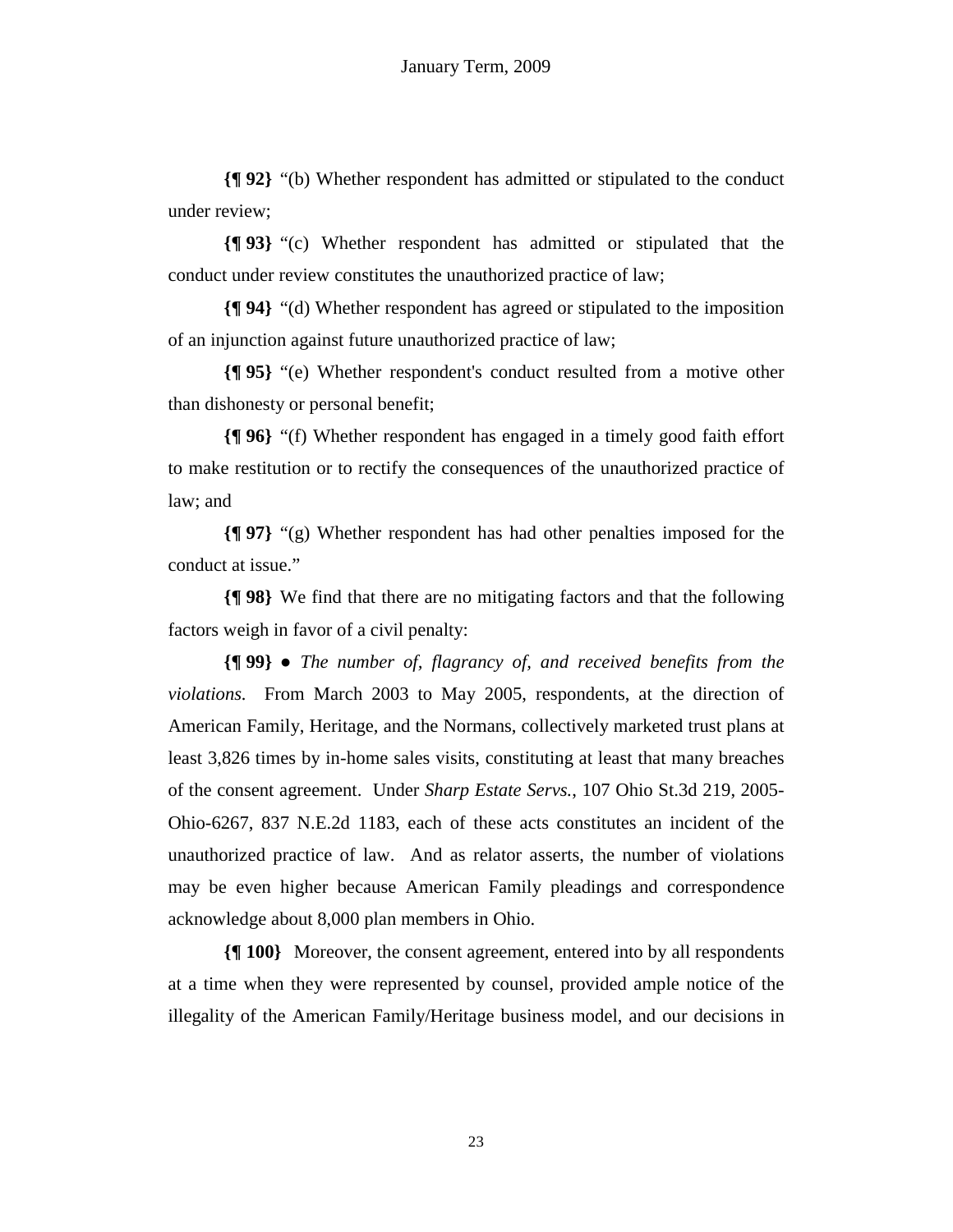*Fishman* and *Kathman* established that the use of a plan attorney was no cure. *Sharp Estate Servs.*, id. at  $\P$  9 and 10.

**{¶ 101}** ● *The potential and actual harm to third parties*. We have warned of the inherent harm posed to customers of enterprises operating as trust mills. *Sharp Estate Servs.*, 107 Ohio St.3d 219, 2005-Ohio-6267, 837 N.E.2d 1183, ¶ 15. And as relator points out, these risks have manifested themselves in customers having to pursue refunds for unnecessary or inappropriate instruments sold by respondents, to correct the problems these sales created, or both.

**{¶ 102}** ● *Deterrence of unauthorized practice of law and relator's request for the imposition of civil penalties.* Indeed, the conclusions reached in *Sharp Estate Servs.*, 107 Ohio St.3d 219, 2005-Ohio-6267, 837 N.E.2d 1183, ¶ 15, apply with equal force here:

**{¶ 103}** "[T]he respondents committed hundreds of [unauthorizedpractice-of-law] violations. \* \* \* [T]he respondents' violations were flagrant because they aggressively targeted customers even after *Kathman,* 92 Ohio St.3d 92, 748 N.E.2d 1091, which warned that trust-mill operations are [unauthorizedpractice-of-law] violations. Finally, the respondents' offenses harmed third parties, their ostensible clients. As we stated in *Kathman,* 'The principal reason courts have restricted the rendering of legal services to licensed attorneys is for the protection of the public.' Id. at 97, 748 N.E.2d 1091. In short, the respondents have willfully defrauded their customers by selling trusts and estate documents without authorization."

**{¶ 104}** We permanently enjoin American Family Prepaid Legal Corporation, Heritage Marketing and Insurance Services, Inc., Jeffrey Norman, Stanley Norman, Paul Chiles, Harold Miller, Eric Peterson, Luther Mack Gordon, Chris Miller, Patty Soos, Anthony Sullivan, Jeff Alten, William Downs, Steve Grote, Jack Riblett, Ken Royer, Dennis Quilan, Alexander Scholp, Jerrold Smith,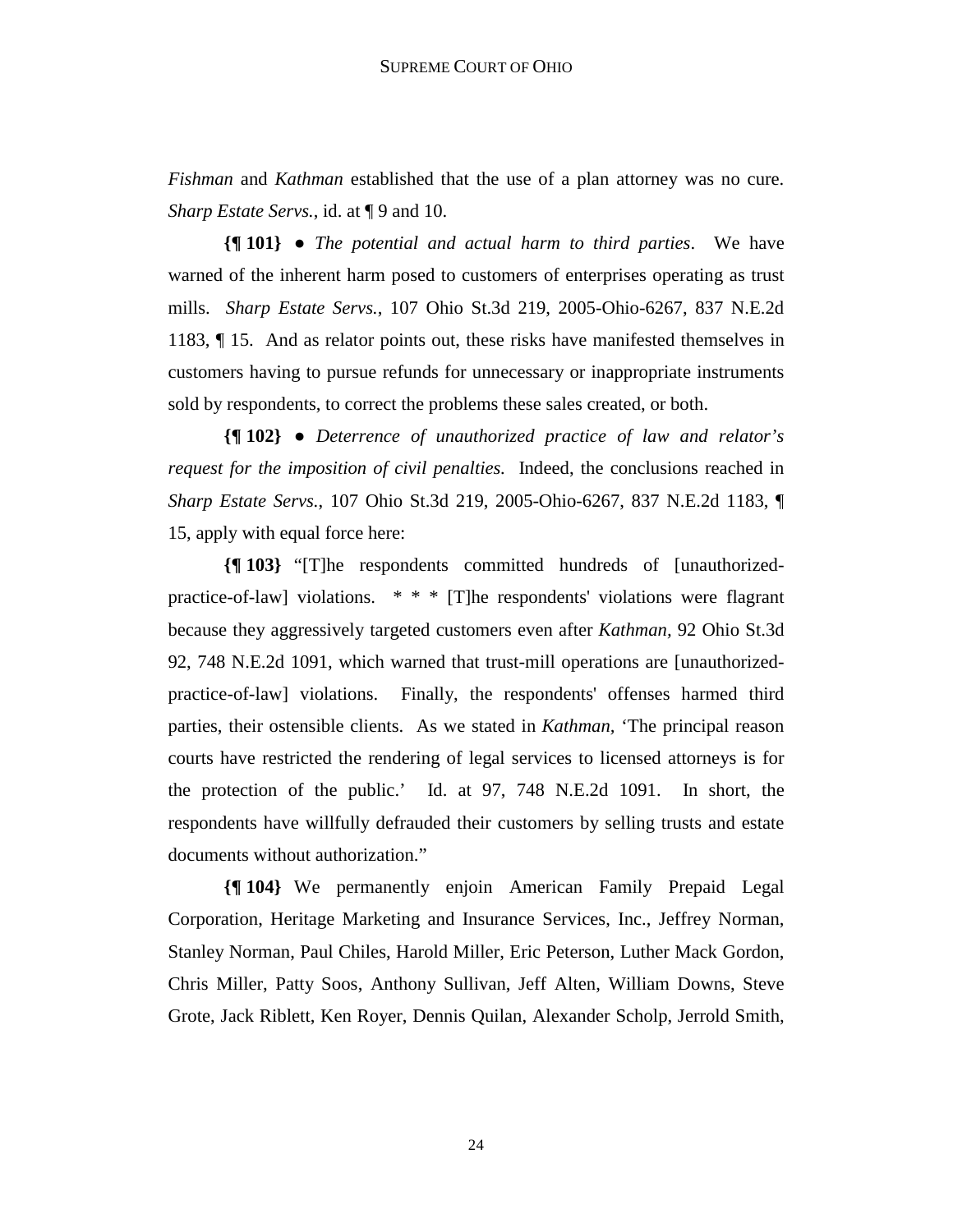Joseph Ehlinger, Paul Morrison, David Helbert, and Richard Rompala, as well as their successors, assigns, subsidiaries, and affiliates from any of the following:

**{¶ 105}** 1. Performing in Ohio any of the activities named in the March 2003 consent agreement, including (a) selling, marketing, or preparing wills, living trusts, durable powers of attorney, deed transfers, and agreements for transfer or assignment of personal property (collectively, "legal products"), (b) training, monitoring, and educating other sales representatives to sell, market, or prepare any of those legal products, (c) giving legal advice relative to those legal products, (d) advising and counseling clients concerning the suitability of those legal products for a client's particular situation, (e) gathering client information for purposes of preparing or determining the suitability of the appropriate legal products for a client's particular situation without acting under the direct supervision and control of the client's attorney, (f) preparing any of those legal products particularly for a client's situation without acting under the express direction and control of the client's attorney, (g) offering legal advice to any one concerning the execution of legal products, and (h) engaging the services of an Ohio attorney to conduct only cursory reviews of legal products with little or no contact with clients;

**{¶ 106}** 2. Offering or selling prepaid legal plans of any kind to Ohio residents and engaging in activities constituting the unauthorized practice of law in Ohio, including providing advice to consumers about estate plans, representing to consumers that they can provide living trusts or other estate plans either directly or through an attorney, representing to consumers that they can provide or arrange for the services of an attorney to prepare an estate plan, giving advice to consumers concerning disposition of assets, representing to consumers that they need a living trust as the sole or primary means of distributing their assets, and representing to consumers that living trusts are a better method for distributing estates than any other estate plan; and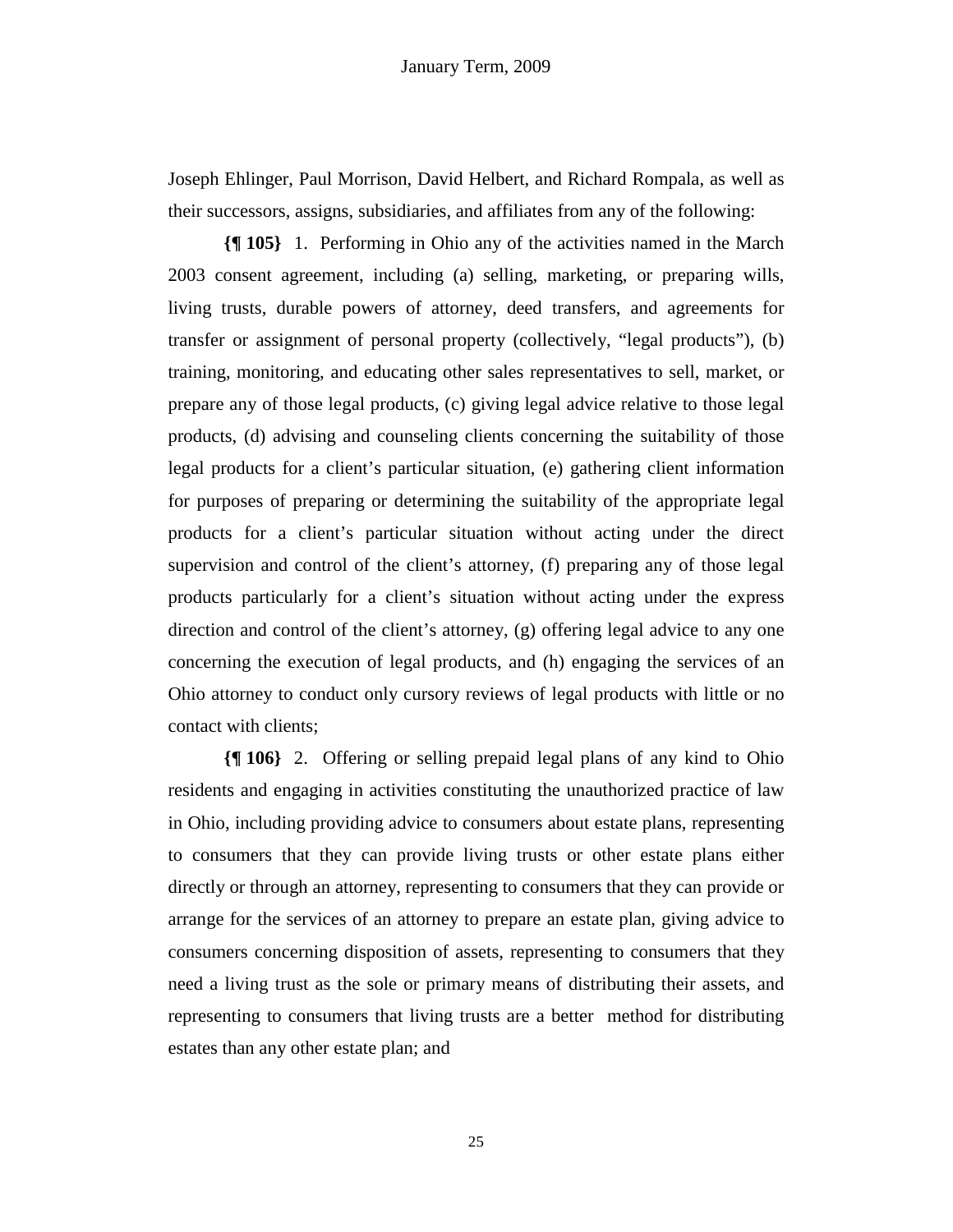**{¶ 107}** 3. Using, selling, leasing, giving, or in any way allowing any other person or entity to use the American Family and Heritage customer lists, which are defined as the names, addresses, telephone numbers, and any other personal identifying information that American Family and Heritage or their agents collected from Ohio consumers who purchased prepaid legal plans or legal documents from American Family or insurance products from Heritage.

**{¶ 108}** Next, we impose a civil penalty of \$6,387,990, assessed jointly and severally, against American Family, Heritage, Jeffrey Norman, and Stanley Norman. We calculated this penalty by multiplying the number of persons who purchased living-trust documents as discovered by the CBA, 3,202, by the fee collected from each individual, \$1,995.

**{¶ 109}** We further impose a \$10,000 civil penalty against Paul Chiles and a \$7,500 civil penalty against Harold Miller, both of whom orchestrated the entities' unauthorized practice of law in Ohio. We also impose a civil penalty of \$2,500 against American Family sales agents Eric Peterson, Luther Mack Gordon, Chris Miller, Patty Soos, Anthony Sullivan, Jeff Alten, William Downs, Steve Grote, Jack Riblett, Ken Royer, Dennis Quilan, Alexander Scholp, Jerrold Smith, and Joseph Ehlinger, and a civil penalty of \$2,500 against Heritage delivery agents Paul Morrison, David Helbert, and Richard Rompala.

**{¶ 110}** Finally, consistent with *Sharp Estate Servs.*, 107 Ohio St.3d 219, 2005-Ohio-6267, 837 N.E.2d 1183, and on the urging of amicus curiae, Ohio State Bar Association ("OSBA"), we order American Family, Heritage, Jeffrey Norman, and Stanley Norman to disclose the names of their Ohio customers. Within seven days following the issuance of the order of this court, these respondents shall disclose to the board, with a copy to CBA, the names and addresses of all of their Ohio clients. Beginning on the eighth day after the order, a fine of \$25,000 per day will be imposed until all Ohio clients have been disclosed. CBA shall send a letter to each of the Ohio clients informing them of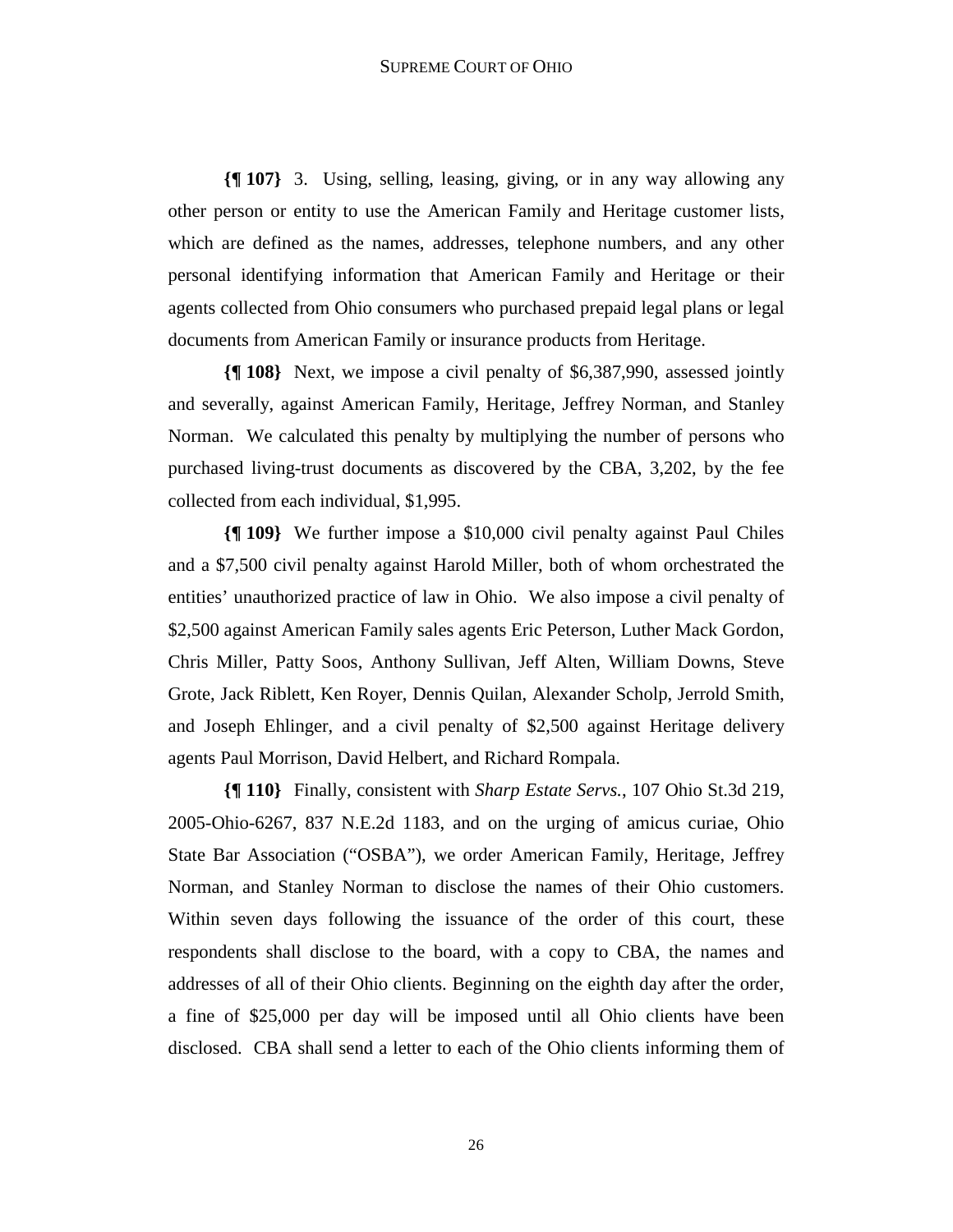the unauthorized practice of law by the respondents and suggesting that the clients may want to consult with a lawyer of their choice, at the clients' expense, to confirm that the respondents' documents are suitable and appropriate for them. These respondents shall also be responsible for costs in the amount recommended by the board.

**{¶ 111}** To permit the respondents' victims and victims of enterprises like the American Family/Heritage collaboration to pursue claims under R.C.  $4705.07(C)(2)$  (providing a civil action to recover actual damages against any person whom this court has found to have engaged in the unauthorized practice of law), amicus curiae OSBA urges us to adopt this rule of law:

**{¶ 112}** "Where a person has committed multiple instances of the unauthorized practice of law involving the same conduct against different victims, a finding of the unauthorized practice of law for one victim is effective for all of the victims of the person for purposes of Ohio Revised Code  $\S$  4705.07(C)(2), and for all victims of such conduct by third persons."

**{¶ 113}** In our view, the availability of a cause of action under R.C.  $4705.07(C)(2)$  necessarily follows from today's decision for those injured by respondents' acts and omissions that we have found to constitute the unauthorized practice of law. But as to victims of third parties against whom we have made no such findings, due process requires review of the individual facts and circumstances in those cases and precludes the sweeping statement that OSBA advocates.

#### **Part Two**

**{¶ 114}** Pursuant to Gov.Bar R. VII(5b), the board has also recommended our approval of a consent decree proposed by relator, Columbus Bar Association ("CBA"), and respondents Joseph Hamel, Timothy Holmes, and Adam Hyers. The board treated the allegations against Hamel, Holmes, and Hyers separately from numerous other respondents charged in the underlying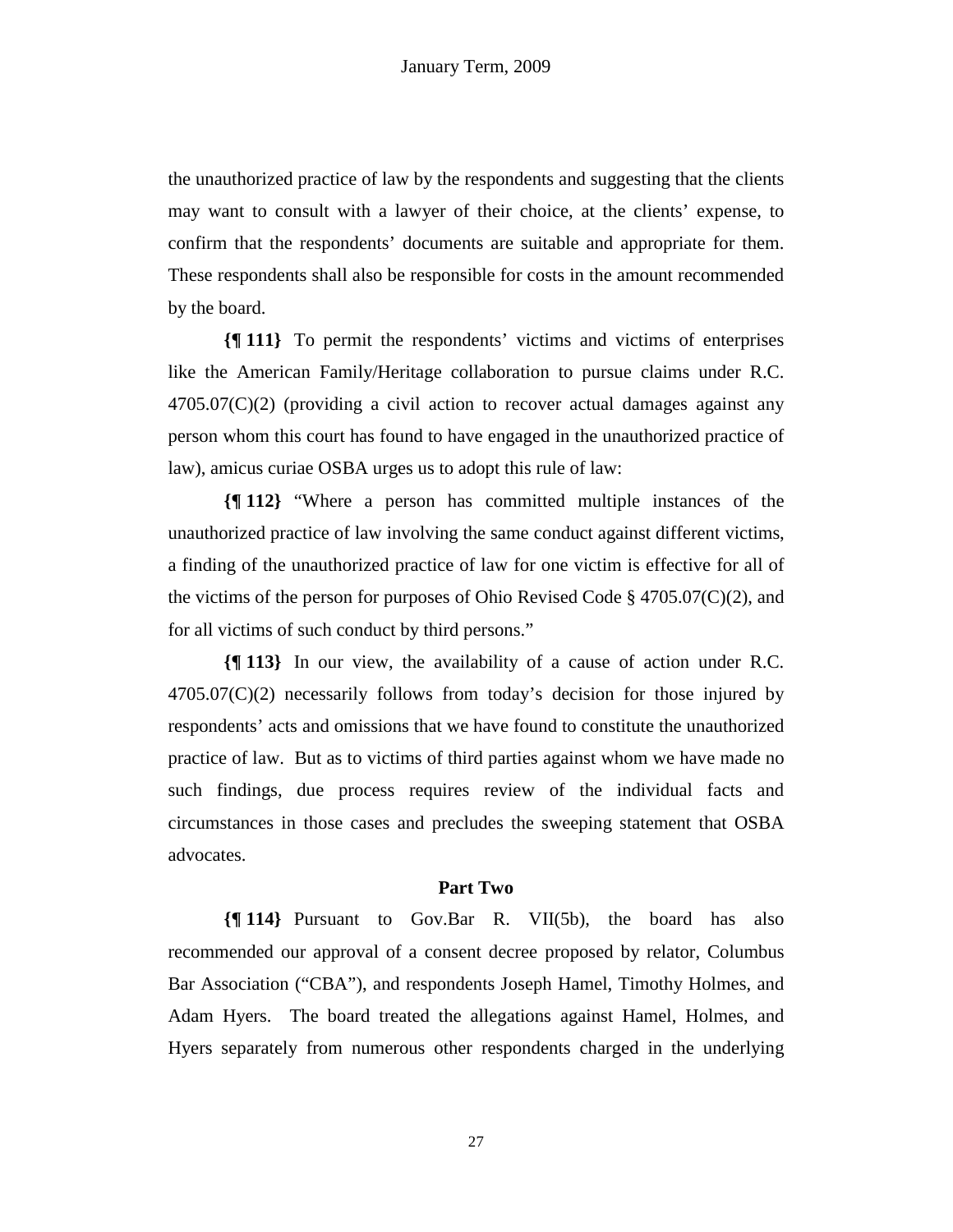complaints upon the filing of a proposed consent decree pursuant to Gov.Bar R. VII(5b) in partial resolution of the many claims that respondents had engaged in the unauthorized practice of law. The proposed consent decree consists of a written agreement entered into by the CBA and Hamel, Holmes, and Hyers on March 14, 2008.

**{¶ 115}** We accept the board's recommendation, approve the proposed consent decree in its entirety, and specifically order compliance with the terms setting forth the definitions, acts, and forbearances to which CBA and Hamel, Holmes, and Hyers agreed in their proposed resolution, which include the following:

**{¶ 116}** "1. The following words shall have the following meanings:

**{¶ 117}** "a. 'Individual Respondents' shall include Joseph Hamel, Timothy Holmes, and Adam Hyers.

**{¶ 118}** "b. 'Plan Member' shall include any Ohio consumer who purchased a prepaid legal plan membership or estate planning documents from:

**{¶ 119}** "i) Respondent AFPLC [American Family];

**{¶ 120}** "ii) Respondent AFPLC'S employees, agents and independent contractors;

**{¶ 121}** "iii) Respondent AFPLC's predecessors, successors and affiliates; or

**{¶ 122}** "iv) Attorney Andrew Fishman, deceased, his former employees, agents and independent contractors, including but not limited to Hamel, Holmes and Hyers.

**{¶ 123}** " 'Plan Member' shall also include clients of Attorney Andrew Fishman, deceased, whose files may have been transferred to another Plan Attorney or whose files are maintained by any successor, affiliate or related entities of Jeffrey Norman and/or Stanley Norman. Such entities include, but are not limited to, Quest Financial and Insurance Services; National Association of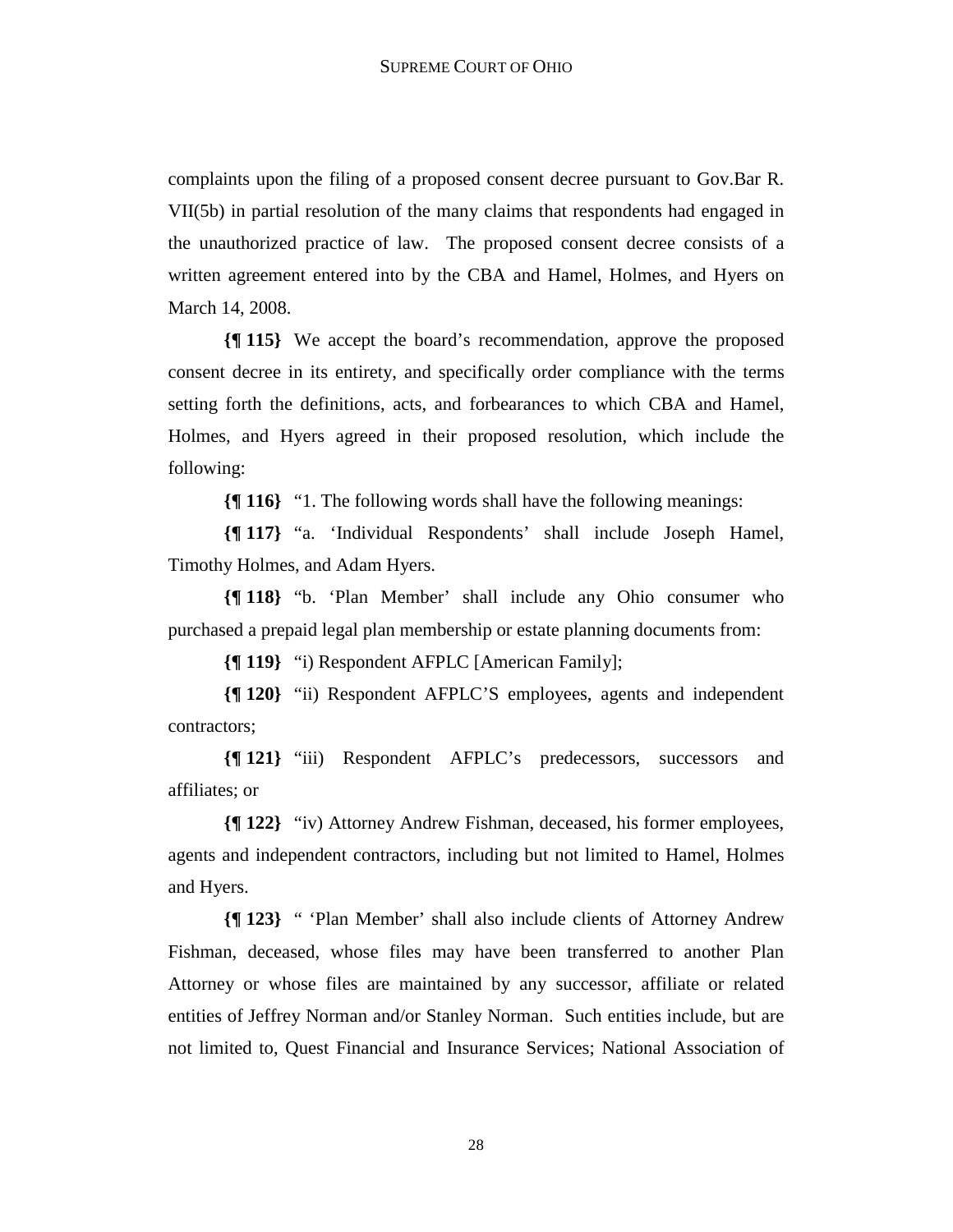Family Benefits, Inc.; Legal Maintenance Organization of America; National Estate Planning, Inc.; and National Group Services, Inc.

**{¶ 124}** "c. 'Plan Attorney' shall include any Ohio licensed attorney or law firm providing services to Ohioans who contracts or contracted to provide legal services in Ohio to any Plan Member through Respondents AFPLC and/or Heritage including, but not limited to, Edward Brueggeman, Cynthia Irwin, James Popil, John Donahue and Stephen Ramadan;

**{¶ 125}** "d. 'Estate planning documents' shall include trusts, living trusts, wills, pour over wills, advance health directives (e.g., living wills), powers-ofattorney, whether durable or springing, health care powers-of-attorney, asset transfer documents of any kind if used with the intent to plan an estate, certificates of trust and the like; and

**{¶ 126}** "e. 'Plan Members' family member' shall be limited to the spouse and children of the Plan Member.

**{¶ 127}** "2. Individual Respondents shall not engage in the unauthorized practice of law by providing legal advice to any Ohio resident.

**{¶ 128}** "3. Individual Respondents shall not market, offer or sell prepaid legal service plan memberships, or any other similar service or arrangement, estate planning documents or other legal documents in the State of Ohio.

**{¶ 129}** "4. Individual Respondents may carry out their contractual obligations with respect to existing Plan Members upon the Plan Members' request, only. Individual Respondents shall not initiate any contact with any Plan Member or the Plan Members' family member for the purpose of marketing, offering or selling insurance products and/or annuities. If contacted by a Plan member, Individual Respondents shall not provide legal advice or engage in conduct prohibited in Paragraphs 5, 6 and 7 herein.

**{¶ 130}** "5*.* Individual Respondents shall not knowingly market, offer or sell life insurance products and/or annuities to any: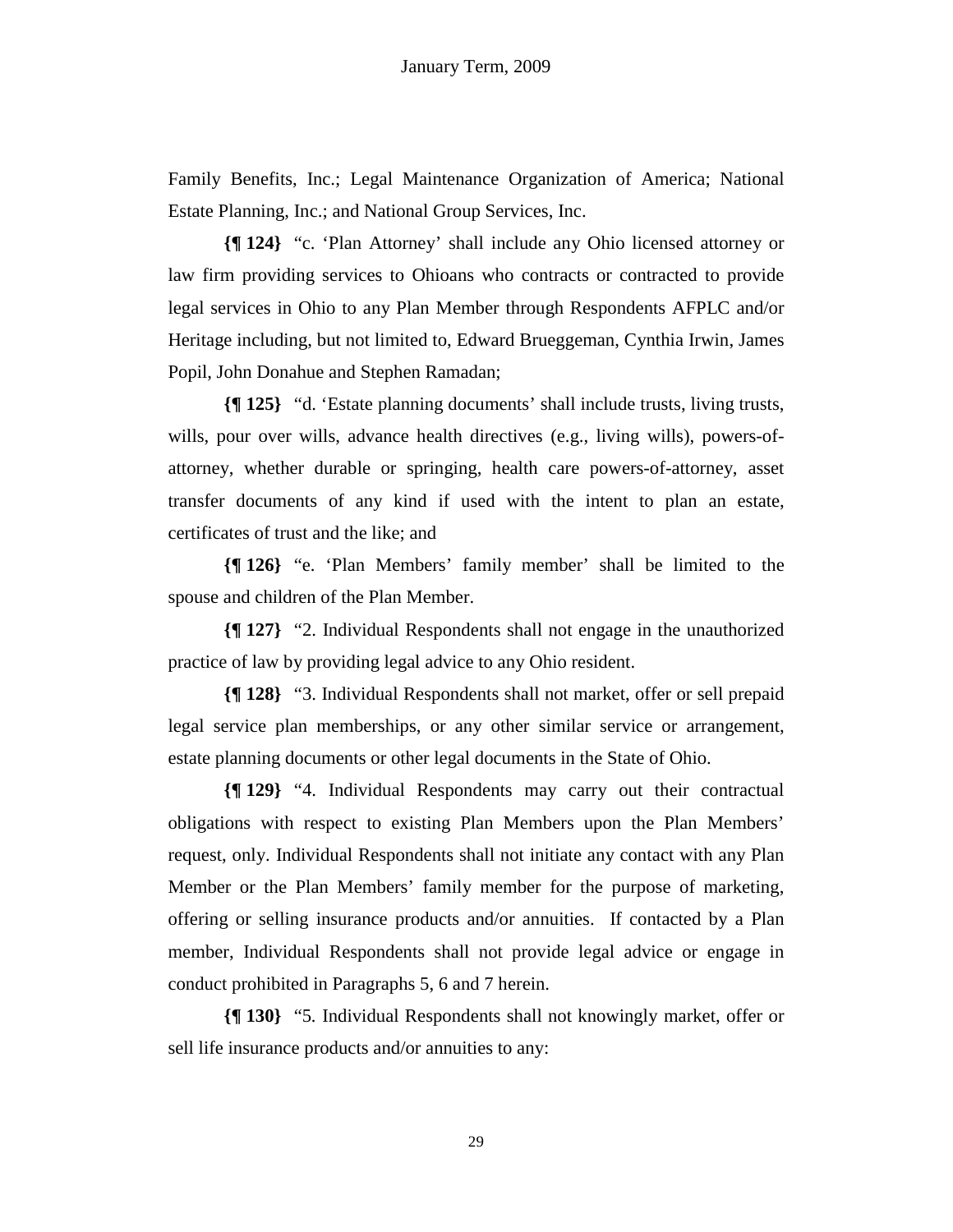**{¶ 131}** "(a) Plan Member;

**{¶ 132}** "(b) Plan Members' family member;

**{¶ 133}** "(c) Former and current clients or customers of Respondents AFPLC, Heritage, Jeffrey Norman or Stanley Norman and these Respondents' successors, affiliates or related entities;

**{¶ 134}** "(d) Former and current clients or customers of any other Respondent who acquired said clients through affiliation or employment with Respondents AFPLC or Heritage;

**{¶ 135}** "(e) Former and current clients or customers of any sales agent, insurance agent, delivery agent or employee of Respondents AFPLC or Heritage who acquired said clients through affiliation or employment with Respondents AFPLC or Heritage;

**{¶ 136}** "(f) Former and current clients or customers of Edward Brueggeman, Andrew Fishman, deceased, or any other Plan Attorney who acquired said clients through affiliation or employment with Respondents AFPLC or Heritage; or

**{¶ 137}** "(g) Former and current clients or customers of any entity owned, operated, managed, controlled by or affiliated with Jeffrey Norman, Stanley Norman, Michelle Norman, Mildred Glickman, Rebecca Klein, any Respondent or any Plan Attorney who acquired said clients through affiliation or employment with Respondents AFPLC or Heritage. Such entities include, but are not limited to, Quest Financial and Insurance Services; National Association of Family Benefits, Inc.; Legal Maintenance Organization of America; National Estate Planning, Inc.; and National Group Services, Inc.

**{¶ 138}** "6. Individual Respondents shall not explain to an Ohio citizen the terms and effects of trust documents or give any legal advice whatsoever regarding the same.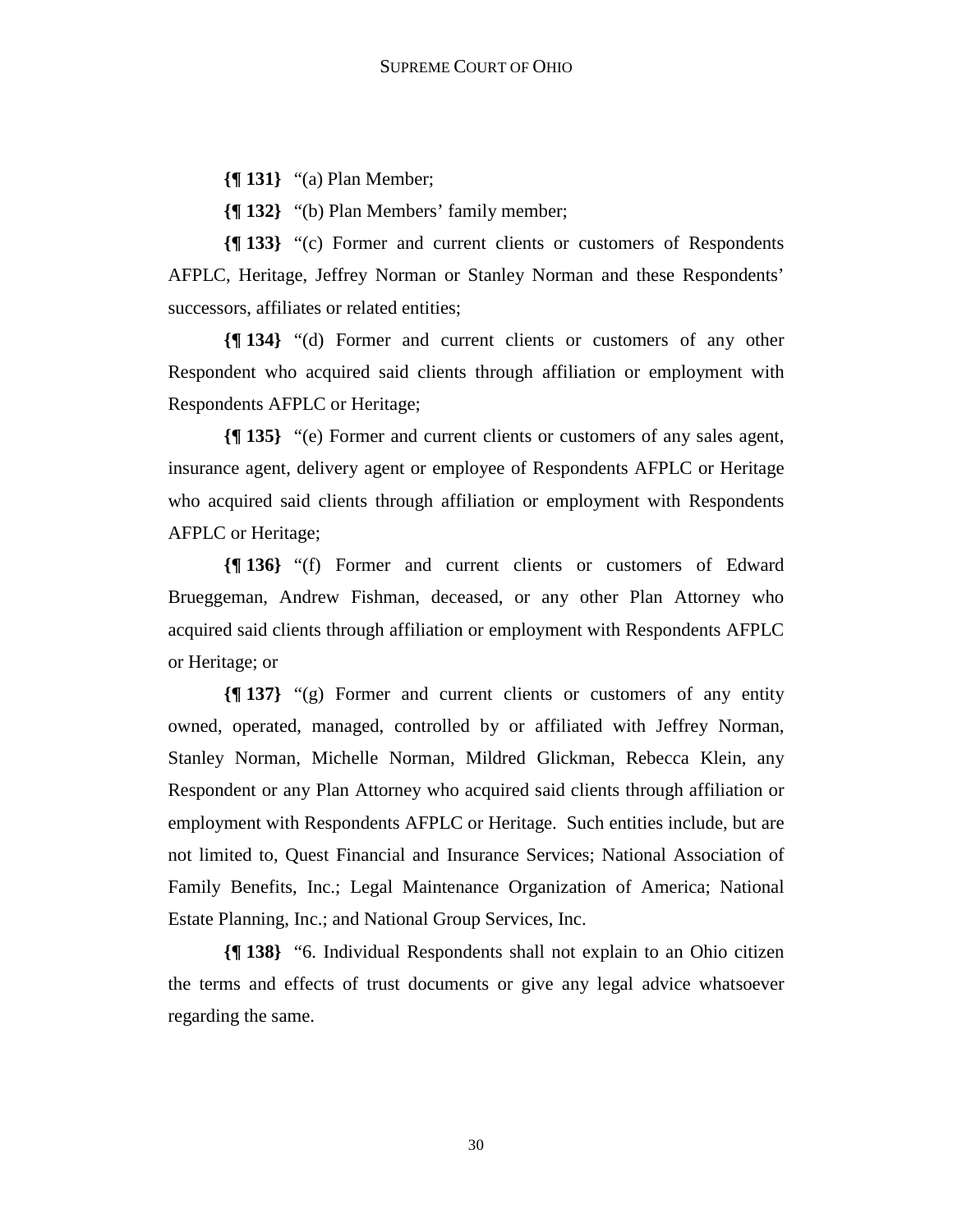**{¶ 139}** "7. Individual Respondents shall not engage in any activity or conduct that furthers the business operations and activities of Respondents AFPLC, Heritage, Jeffrey Norman, Stanley Norman, any other Respondent, or any Plan Attorney. In addition, Individual Respondents shall not engage in any activity or conduct that furthers the business operations and activities of any entity that is owned, operated, managed, controlled by or affiliated with Jeffrey Norman, Stanley Norman, Michelle Norman, Mildred Glickman, Rebecca Klein, any other Respondent, or any Plan Attorney. Such entities include but are not limited to, Quest Financial and Insurance Services; National Association of Family Benefits, Inc.; Legal Maintenance Organization of America; National Estate Planning, Inc.; and National Group Services, Inc.

**{¶ 140}** "8. It is the intent of the parties that this Consent Decree ('2008 Consent Decree') resolve all currently existing claims between them, including those specified in the Pleadings of UPL 02-10, UPL 05-02 and all other alleged UPL violations for conduct which occurred up to and including the effective date of the 2008 Consent Decree.

**{¶ 141}** "9. Individual Respondents agree that as a result of the CBA's claims against them in Case No. UPL 02-10 and Case No. UPL 05-02, and all alleged UPL violations to date, they will each pay \$2,500.00 to the Supreme Court of Ohio, to be paid on or before December 31, 2008.

**{¶ 142}** "10. This Consent Decree ('2008 Consent Decree') shall be a Consent Decree within the meaning of Rule VII of the Supreme Court of Ohio Rules for the Government of the Bar.

**{¶ 143}** "11. Individual Respondents agree to a liquidated damages provision in the 2008 Consent Decree. Respondents shall pay the Supreme Court of Ohio an additional \$1,000.00 for *each* instance of breach of *any* of the provisions contained in the 2008 Consent Decree. Any liquidated damages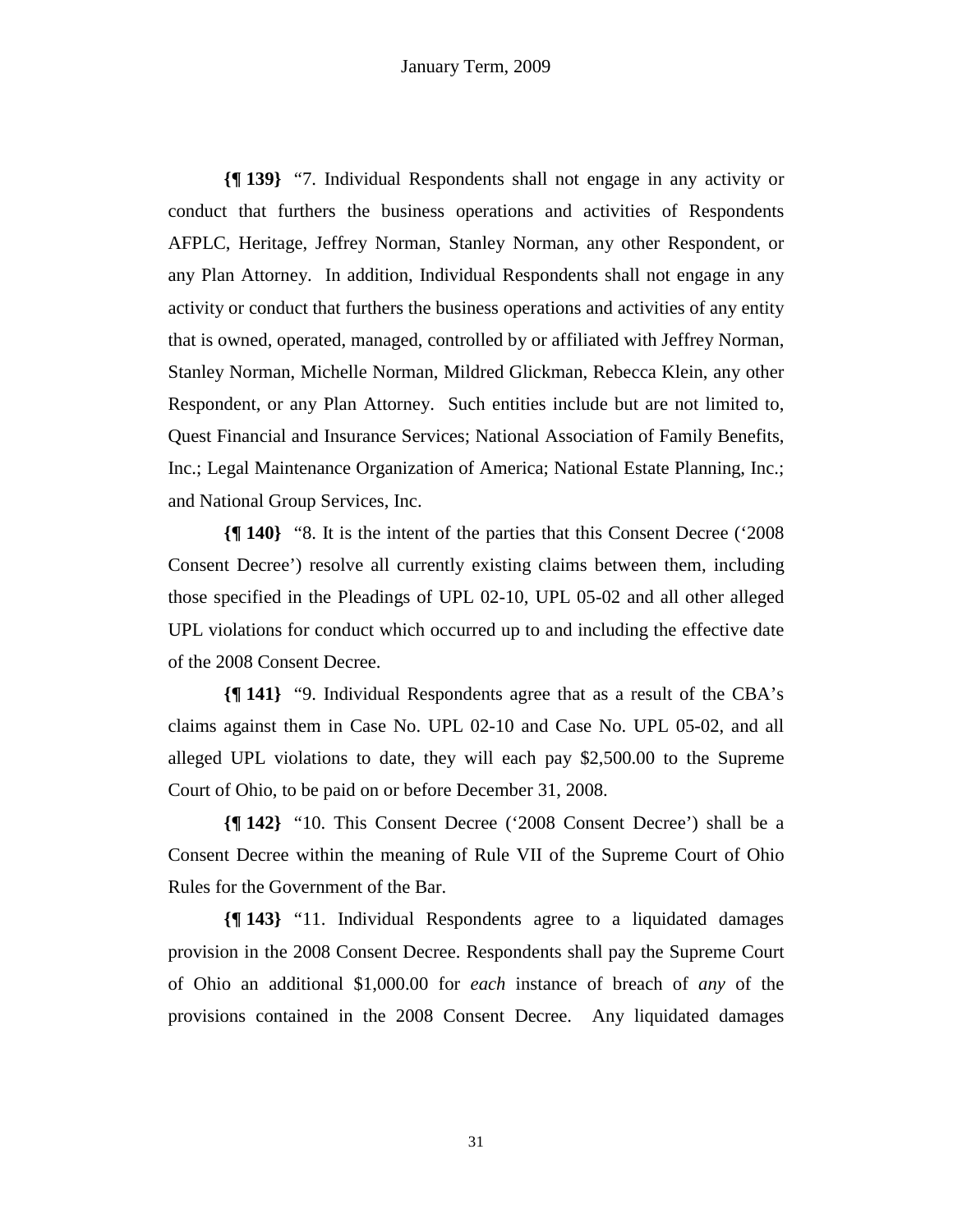payable hereunder shall be in addition to any restitution for any such breach of the 2008 Consent Agreement as the Court may order.

**{¶ 144}** "12. Individual Respondents agree that their financial obligations in the 2008 Consent Decree (\$2,500.00 plus any liquidated damages) are nondischargeable in bankruptcy.

**{¶ 145}** "13. The Supreme Court of Ohio and the Board of Commissioners on the Unauthorized Practice of Law shall retain jurisdiction over the Individual Respondents for the purposes of enforcing any of the provisions of the 2008 Consent Decree. The 2008 Consent Decree is the final judgment of the Supreme Court of Ohio and is enforceable through contempt proceedings before the Court.

**{¶ 146}** "14. Individual Respondents are subject to the long-arm jurisdiction of Ohio Courts pursuant to Ohio Revised Code §2307.382.

**{¶ 147}** "15. Each Individual Respondent will be dismissed with prejudice from the UPL cases (UPL 02-10 and UPL 05-02) when his financial obligations set forth in Paragraph 9 are satisfied under the 2008 Consent Decree.

**{¶ 148}** "16. Nothing contained in the 2008 Consent Decree shall be construed as an admission of liability by Individual Respondents.

**{¶ 149}** "17. CBA and Individual Respondents each represent and warrant that they have the full power and authority to enter into the 2008 Consent Decree and to perform all the obligations and duties set forth herein. Each signatory to the 2008 Consent Decree who signs on behalf of a party represents that he or she has the authority to sign on behalf of that party.

**{¶ 150}** "18. CBA and Individual Respondents are each represented by counsel with respect to this Consent Decree and all matters covered by it, and each has been fully advised by said counsel regarding their rights and obligations with respect to the execution of the 2008 Consent Decree. CBA and Individual Respondents each authorize and direct their respective attorneys to execute such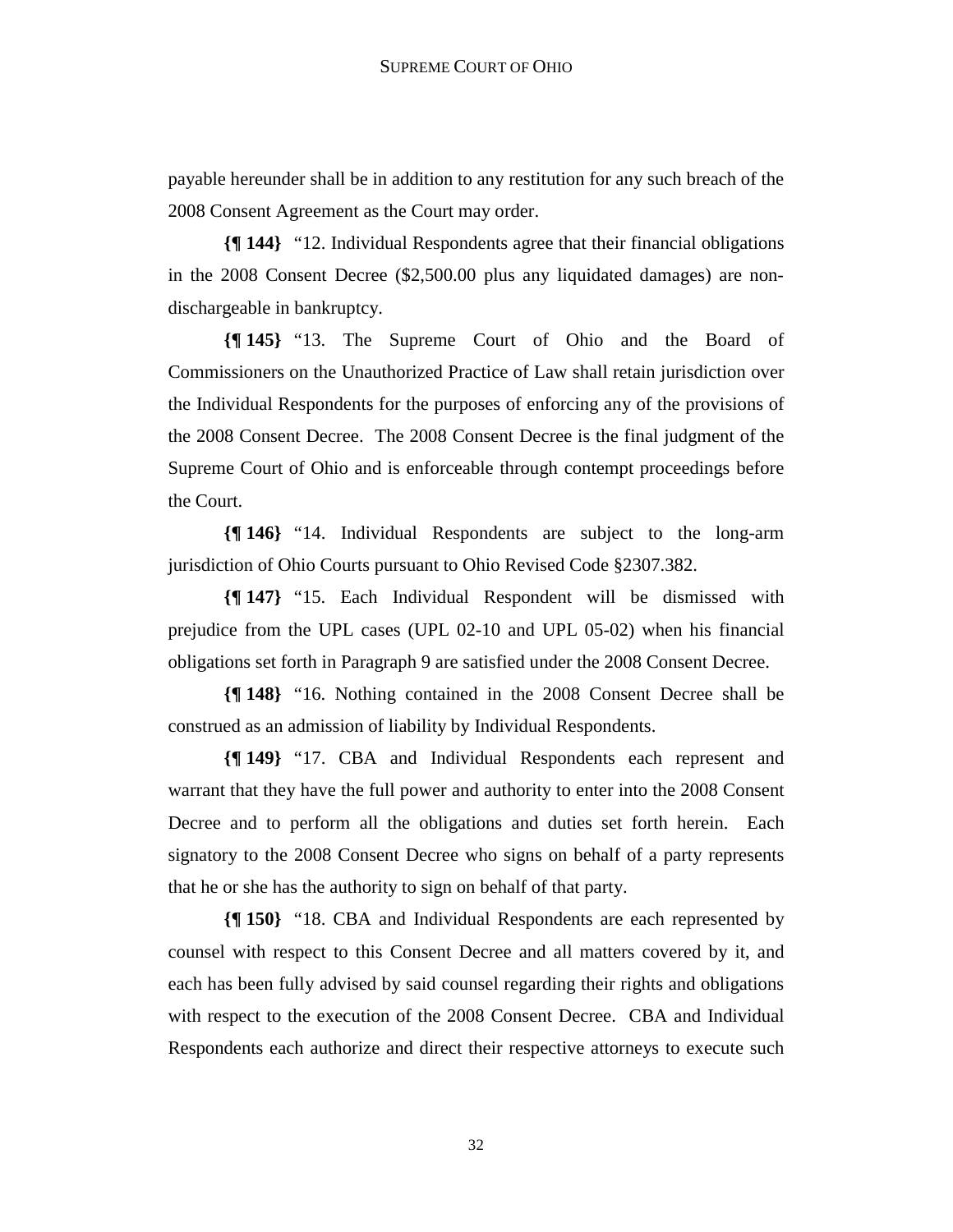papers and to take such other action as is necessary and appropriate to effectuate the terms of the 2008 Consent Decree.

**{¶ 151}** "19. The 2008 Consent Decree may be executed in any number of counterparts and each such counterpart shall for all purposes be deemed an original.

**{¶ 152}** "20. The laws of the State of Ohio shall govern the enforcement of the 2008 Consent Decree." (Emphasis sic.)

**{¶ 153}** In accordance with the board's recommendation, respondents are each given 90 days from the date of this order to deposit the civil penalty of \$2,500 with the clerk of this court.

#### **Part Three**

**{¶ 154}** Pursuant to Gov.Bar R. VII(5b), the board has also recommended our approval of a consent decree proposed by relator, Columbus Bar Association ("CBA"), and respondent Timothy Clouse. The board treated the allegations against Clouse separately from numerous other respondents charged in the underlying complaints upon the filing of a proposed consent decree pursuant to Gov.Bar R. VII(5b) in partial resolution of the many claims that respondents had engaged in the unauthorized practice of law. The proposed consent decree consists of a written agreement entered into by the CBA and Clouse on March 17, 2008.

**{¶ 155}** We accept the board's recommendation, approve the proposed consent decree in its entirety, and specifically order compliance with the terms setting forth the definitions, acts, and forbearances to which CBA and Clouse agreed, which include the following:

**{¶ 156}** "1. The following words shall have the following meanings:

**{¶ 157}** "a. 'Individual Respondent' shall include Timothy Clouse.

**{¶ 158}** "b. 'Plan Member' shall include any Ohio consumer who purchased a prepaid legal plan membership or estate planning documents from: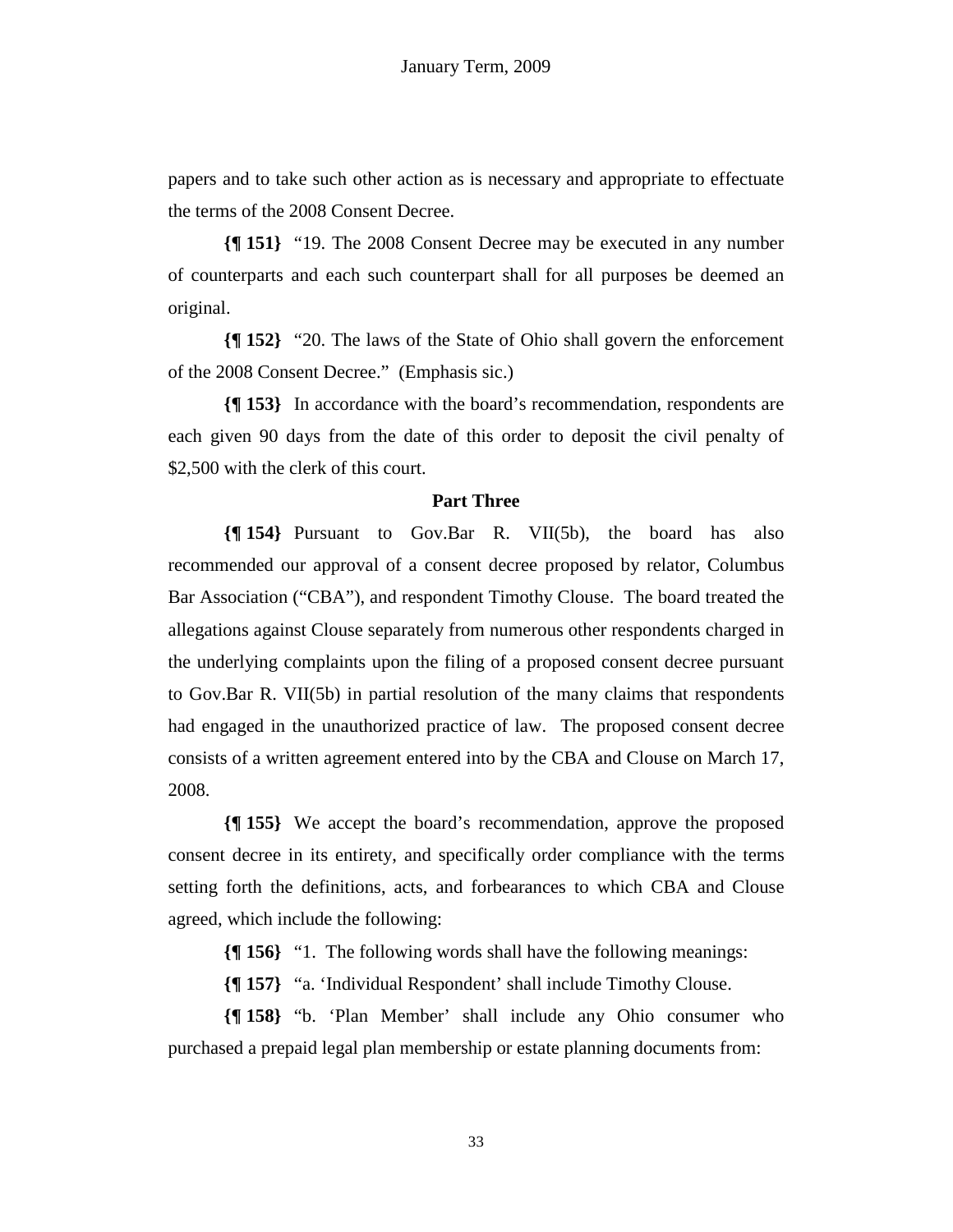**{¶ 159}** "i) Respondent AFPLC [American Family];

**{¶ 160}** "ii) Respondent AFPLC's employees, agents and independent contractors;

**{¶ 161}** "iii) Respondent AFPLC's predecessors, successors and affiliates; or

**{¶ 162}** "iv) Attorney Andrew Fishman, deceased, his former employees, agents and independent contractors, including but not limited to Hamel, Holmes and Hyers [sic; "Clouse"?].

**{¶ 163}** " 'Plan Member' shall also include clients of Attorney Andrew Fishman, deceased, whose files may have been transferred to another Plan Attorney or whose files are maintained by any successor, affiliate or related entities of Jeffrey Norman and/or Stanley Norman. Such entities include, but are not limited to, Quest Financial and Insurance Services; National Association of Family Benefits, Inc.; Legal Maintenance Organization of America; National Estate Planning, Inc.; and National Group Services, Inc.

**{¶ 164}** "c. 'Plan Attorney' shall include any Ohio licensed attorney or law firm providing services to Ohioans who contracts or contracted to provide legal services in Ohio to any Plan Member through Respondents AFPLC and/or Heritage including, but not limited to, Edward Brueggeman, Cynthia Irwin, James Popil, John Donahue and Stephen Ramadan;

**{¶ 165}** "d. 'Estate planning documents' shall include, trusts, living trusts, wills, pour over wills, advance health directives (e.g., living wills), powersof-attorney, whether durable or springing, health care powers-of-attorney, asset transfer documents of any kind if used with the intent to plan an estate, certificates of trust and the like; and

**{¶ 166}** "e. 'Plan Members' family member' shall be limited to the spouse and children of the Plan Member.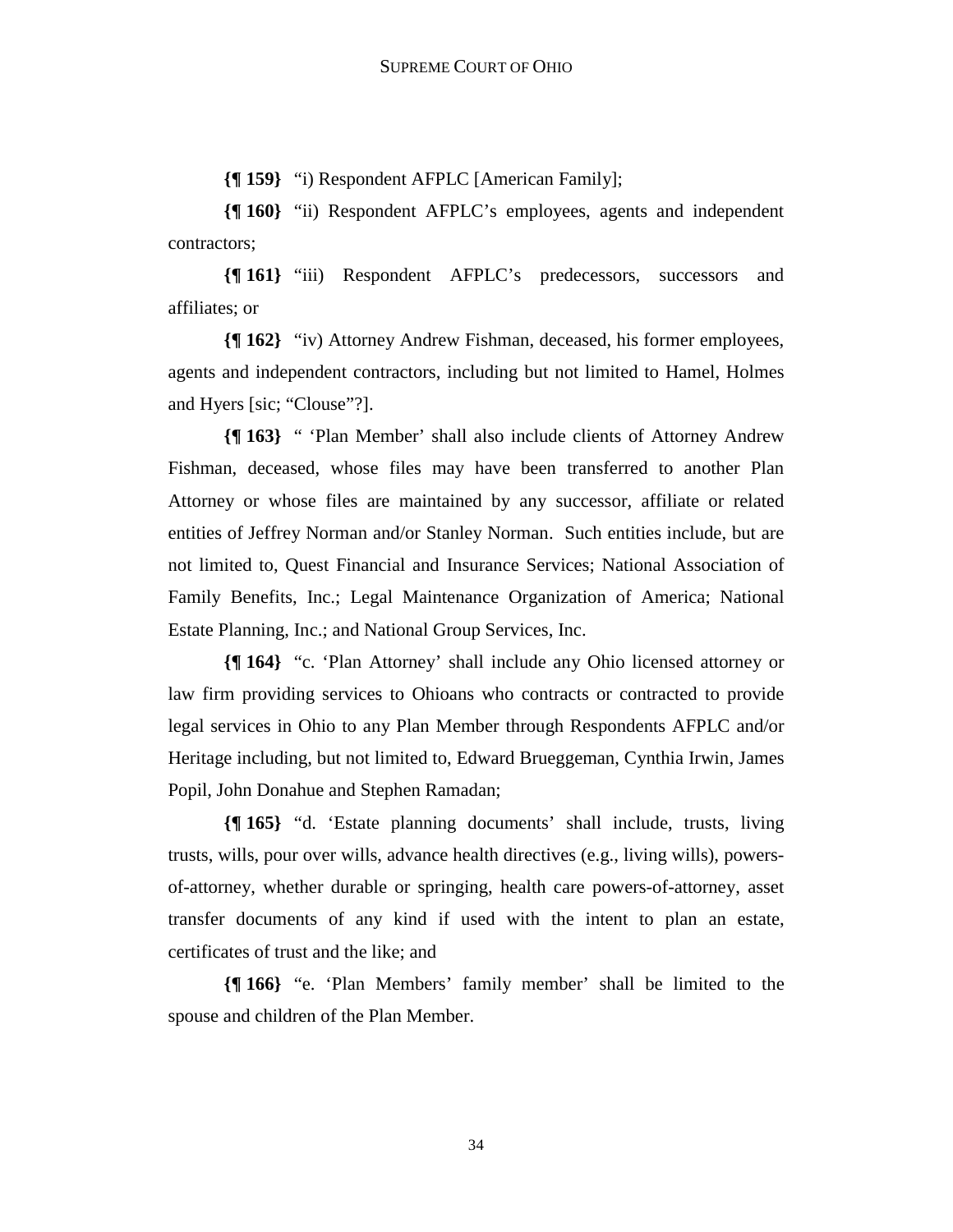**{¶ 167}** "2. Individual Respondent shall not engage in the unauthorized practice of law by providing legal advice to any Ohio resident.

**{¶ 168}** "3. Individual Respondent shall not market, offer or sell prepaid legal service plan memberships, or any other similar service or arrangement, estate planning documents or other legal documents in the State of Ohio.

**{¶ 169}** "4. Individual Respondent may carry out his contractual obligations with respect to existing Plan Members upon the Plan Members' request, only. Individual Respondent shall not initiate any contact with any Plan Member or the Plan Members' family member for the purpose of marketing, offering or selling prepaid legal plans, estate planning services, insurance products and/or annuities. If contacted by a Plan member, Individual Respondent shall not provide legal advice or engage in conduct prohibited in Paragraphs 5*,* 6 and 7 herein.

**{¶ 170}** "5. Individual Respondent shall not knowingly market, offer or sell life insurance products and/or annuities to any:

**{¶ 171}** "(a) Plan Member;

**{¶ 172}** "(b) Plan Members' family member;

**{¶ 173}** "(c) Former and current clients or customers of Respondents AFPLC, Heritage, Jeffrey Norman or Stanley Norman and these Respondents' successors, affiliates or related entities;

**{¶ 174}** "(d) Former and current clients or customers of any other Respondent who acquired said clients through affiliation or employment with Respondents AFPLC or Heritage;

**{¶ 175}** "(e) Former and current clients or customers of any sales agent, insurance agent, delivery agent or employee of Respondents AFPLC or Heritage who acquired said clients through affiliation or employment with Respondents AFPLC or Heritage;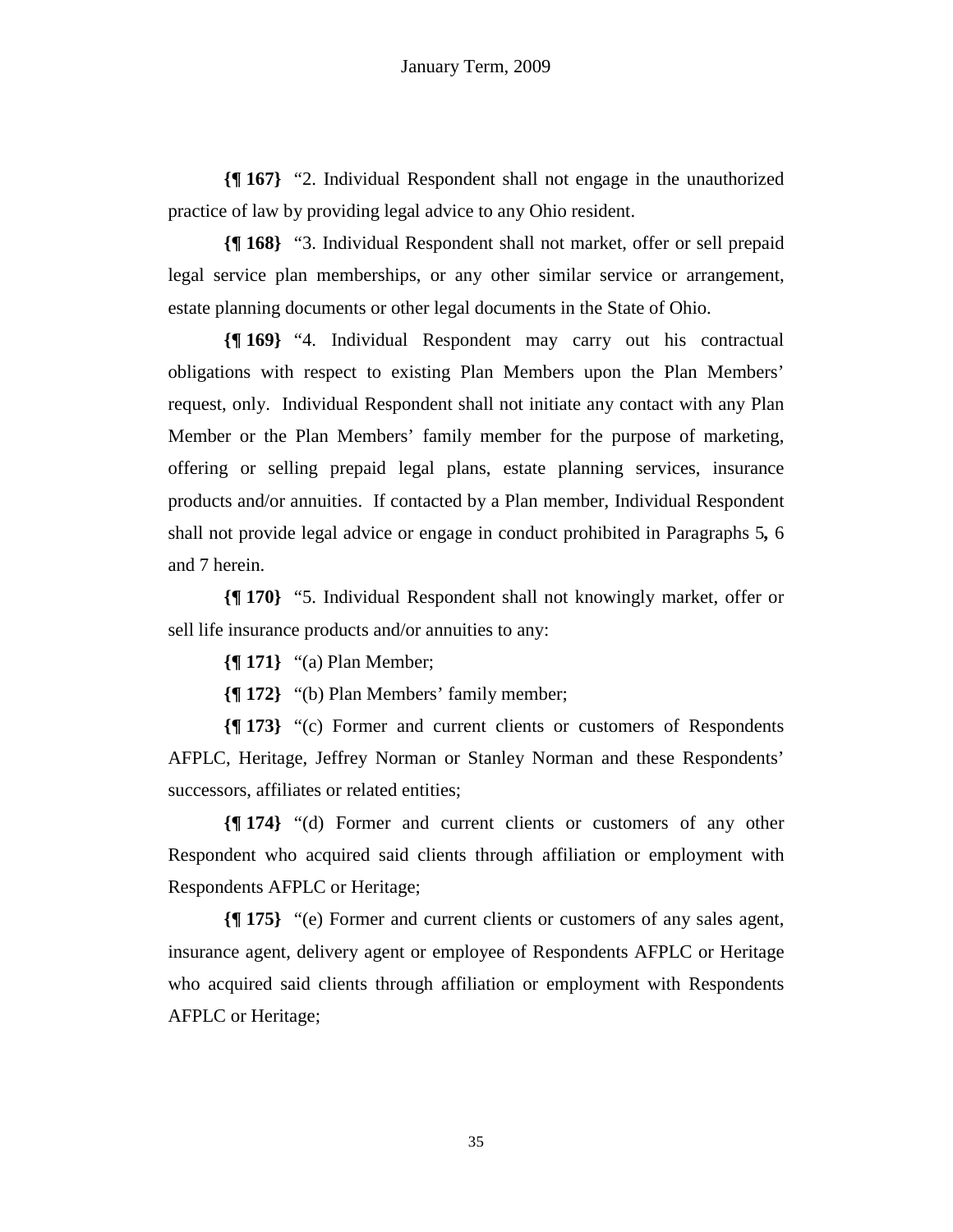**{¶ 176}** "(f) Former and current clients or customers of Edward Brueggeman, Andrew Fishman, deceased, or any other Plan Attorney who acquired said clients through affiliation or employment with Respondents AFPLC or Heritage; or

**{¶ 177}** "(g) Former and current clients or customers of any entity owned, operated, managed, controlled by or affiliated with Jeffrey Norman, Stanley Norman, Michelle Norman, Mildred Glickman, Rebecca Klein, any Respondent or any Plan Attorney who acquired said clients through affiliation or employment with Respondents AFPLC or Heritage. Such entities include, but are not limited to, Quest Financial and Insurance Services; National Association of Family Benefits, Inc.; Legal Maintenance Organization of America; National Estate Planning, Inc.; and National Group Services, Inc.

**{¶ 178}** "6. Individual Respondent shall not explain to an Ohio citizen the terms and effects of trust documents or give any legal advice whatsoever regarding the same.

**{¶ 179}** "7. Individual Respondent shall not engage in any activity or conduct that furthers the business operations and activities of Respondents AFPLC, Heritage, Jeffrey Norman, Stanley Norman, any other Respondent, or any Plan Attorney. In addition, Individual Respondent shall not engage in any activity or conduct that furthers the business operations and activities of any entity that is owned, operated, managed, controlled by or affiliated with Jeffrey Norman, Stanley Norman, Michelle Norman, Mildred Glickman, Rebecca Klein, any other Respondent, or any Plan Attorney. Such entities include but are not limited to, Quest Financial and Insurance Services; National Association of Family Benefits, Inc.; Legal Maintenance Organization of America; National Estate Planning, Inc.; and National Group Services, Inc.

**{¶ 180}** "8. It is the intent of the parties that this Consent Decree ('2008 Consent Decree') resolve all currently existing claims between them, including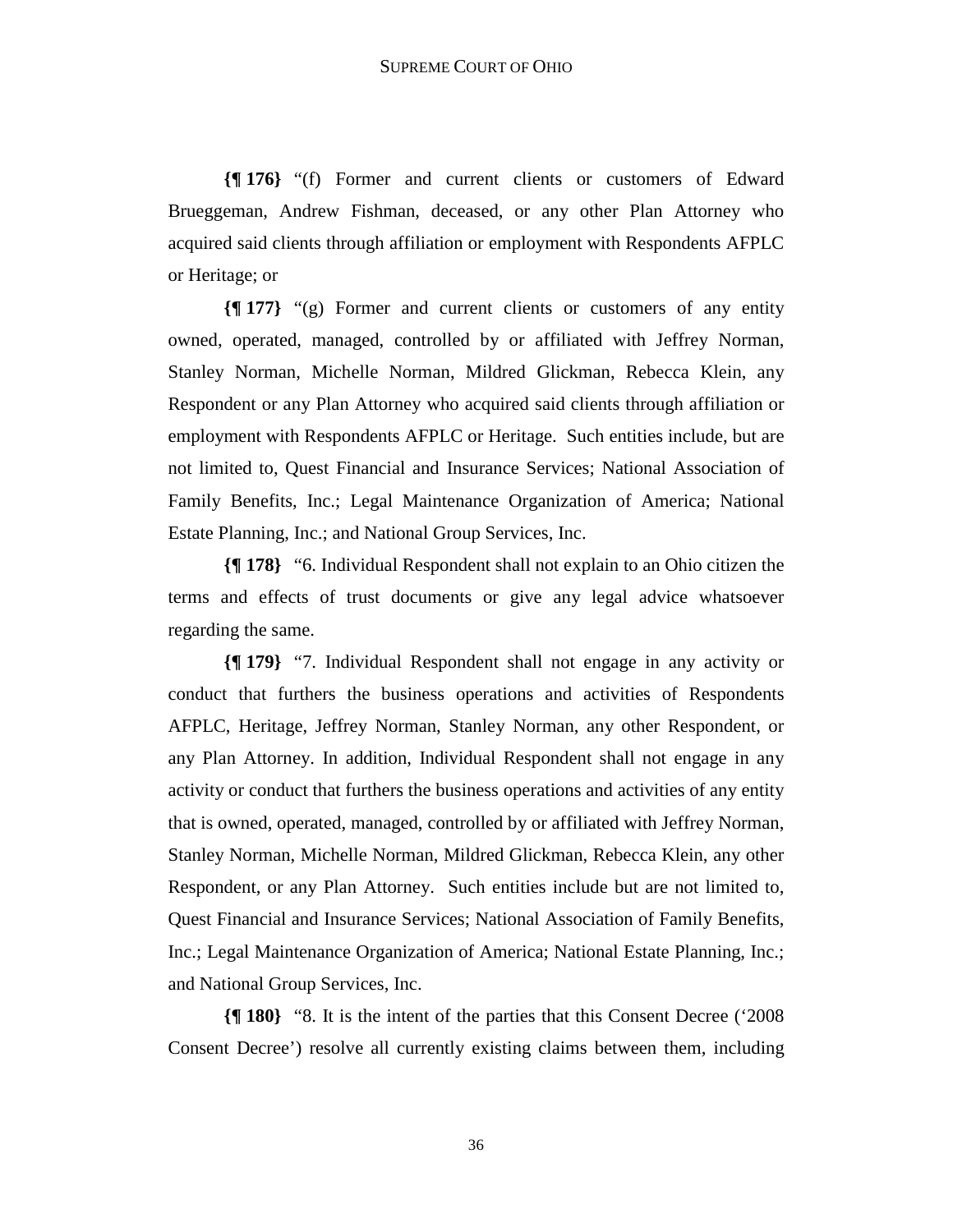those specified in the Pleadings of UPL 02-10, UPL 05-02 and all other alleged UPL violations for conduct which occurred up to and including the effective date of the 2008 Consent Decree.

**{¶ 181}** "9. Individual Respondent agrees that as a result of the CBA's claims against him in Case No. UPL 02-10 and Case No. UPL 05-02, and all alleged UPL violations to date, he will pay \$2,500.00 to the Supreme Court of Ohio, to be paid on or before December 31, 2008.

**{¶ 182}** "10. This Consent Decree ('2008 Consent Decree') shall be a Consent Decree within the meaning of Rule VII of the Supreme Court of Ohio Rules for the Government of the Bar.

**{¶ 183}** "11. Individual Respondent agrees to a liquidated damages provision in the 2008 Consent Decree. Individual Respondent shall pay the Supreme Court of Ohio an additional \$1,000.00 for *each* instance of breach of *any* of the provisions contained in the 2008 Consent Decree. Any liquidated damages payable hereunder shall be in addition to any restitution for any such breach of the 2008 Consent Agreement as the Court may order.

**{¶ 184}** "12. Individual Respondent agrees that his financial obligations in the 2008 Consent Decree (\$2,500.00 plus any liquidated damages) are nondischargeable in bankruptcy.

**{¶ 185}** "13. The Supreme Court of Ohio and the Board of Commissioners on the Unauthorized Practice of Law shall retain jurisdiction over the Individual Respondent for the purposes of enforcing any of the provisions of the 2008 Consent Decree. The 2008 Consent Decree is the final judgment of the Supreme Court of Ohio and is enforceable through contempt proceedings before the Court.

**{¶ 186}** "14. Individual Respondent is subject to the long-arm jurisdiction of Ohio Courts pursuant to Ohio Revised Code §2307.382.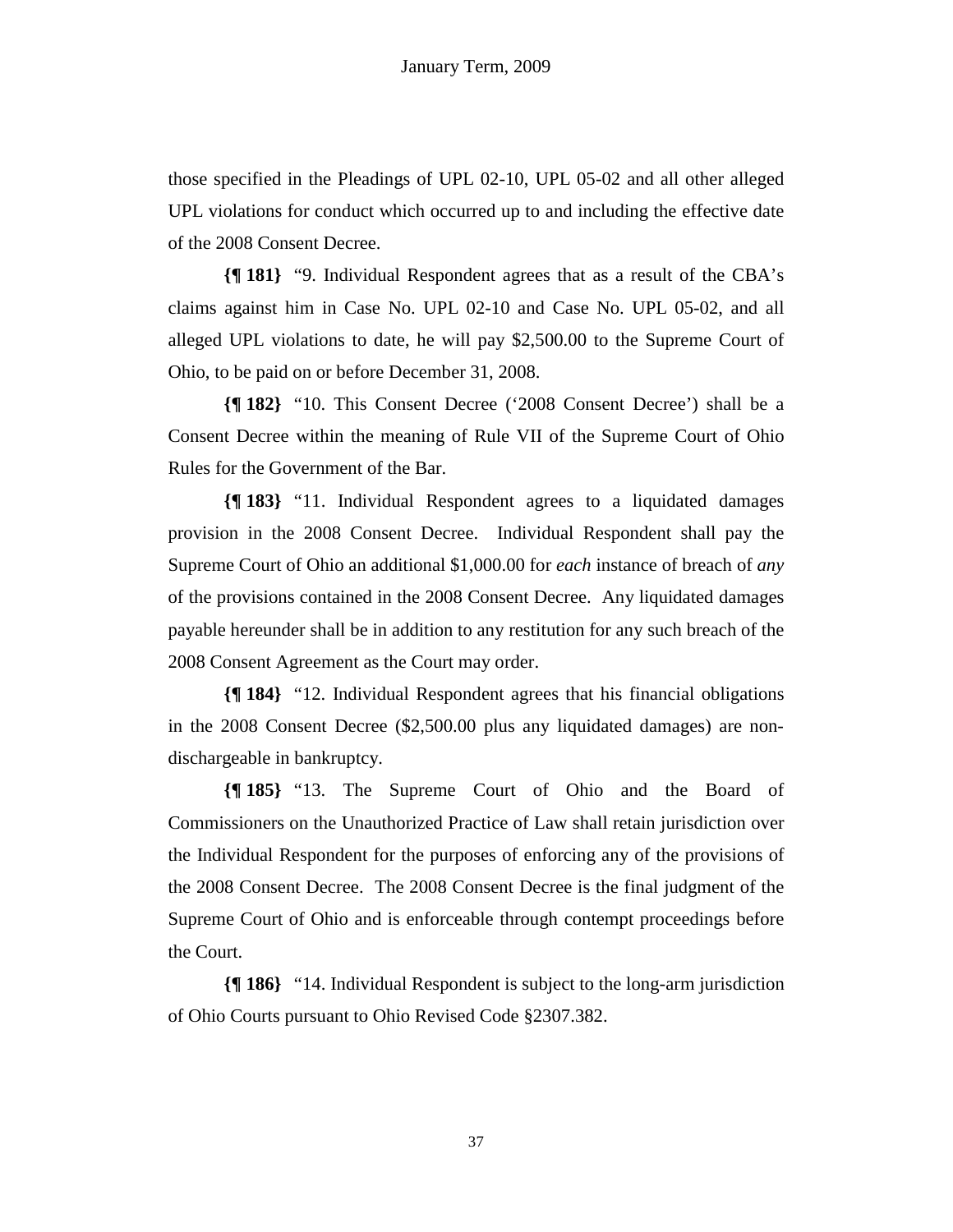**{¶ 187}** "15. Individual Respondent will be dismissed with prejudice from the UPL cases (UPL 02-10 and UPL 05-02) when his financial obligations set forth in Paragraph 9 are satisfied under the 2008 Consent Decree.

**{¶ 188}** "16. Nothing contained the 2008 Consent Decree shall be construed as an admission of liability by Individual Respondent.

**{¶ 189}** "17. CBA and Individual Respondent each represent and warrant that they have the full power and authority to enter into the 2008 Consent Decree and to perform all the obligations and duties set forth herein. Each signatory to the 2008 Consent Decree who signs on behalf of a party represents that he or she has the authority to sign on behalf of that party.

**{¶ 190}** "18. The 2008 Consent Decree may be executed in any number of counterparts and each such counterpart shall for all purposes be deemed an original.

**{¶ 191}** "19. The laws of the State of Ohio shall govern the enforcement of the 2008 Consent Decree." (Emphasis sic.)

**{¶ 192}** In accordance with the board's recommendation, respondent is given 90 days from the date of this order to deposit the civil penalty of \$2,500 with the clerk of this court.

#### **Conclusion**

**{¶ 193}** For the reasons stated, we adopt the recommendations of the board, with the exception that we dismiss Vern Schmid and Samuel Jackson and we sustain the objections of relator Columbus Bar Association to the board's recommended sanction as explained in Part One of this opinion. Costs are taxed, jointly and severally, to the respondents enjoined in Part One.

Judgment accordingly.

 MOYER, C.J., and PFEIFER, LUNDBERG STRATTON, O'CONNOR, O'DONNELL, LANZINGER, and CUPP, JJ., concur.

\_\_\_\_\_\_\_\_\_\_\_\_\_\_\_\_\_\_